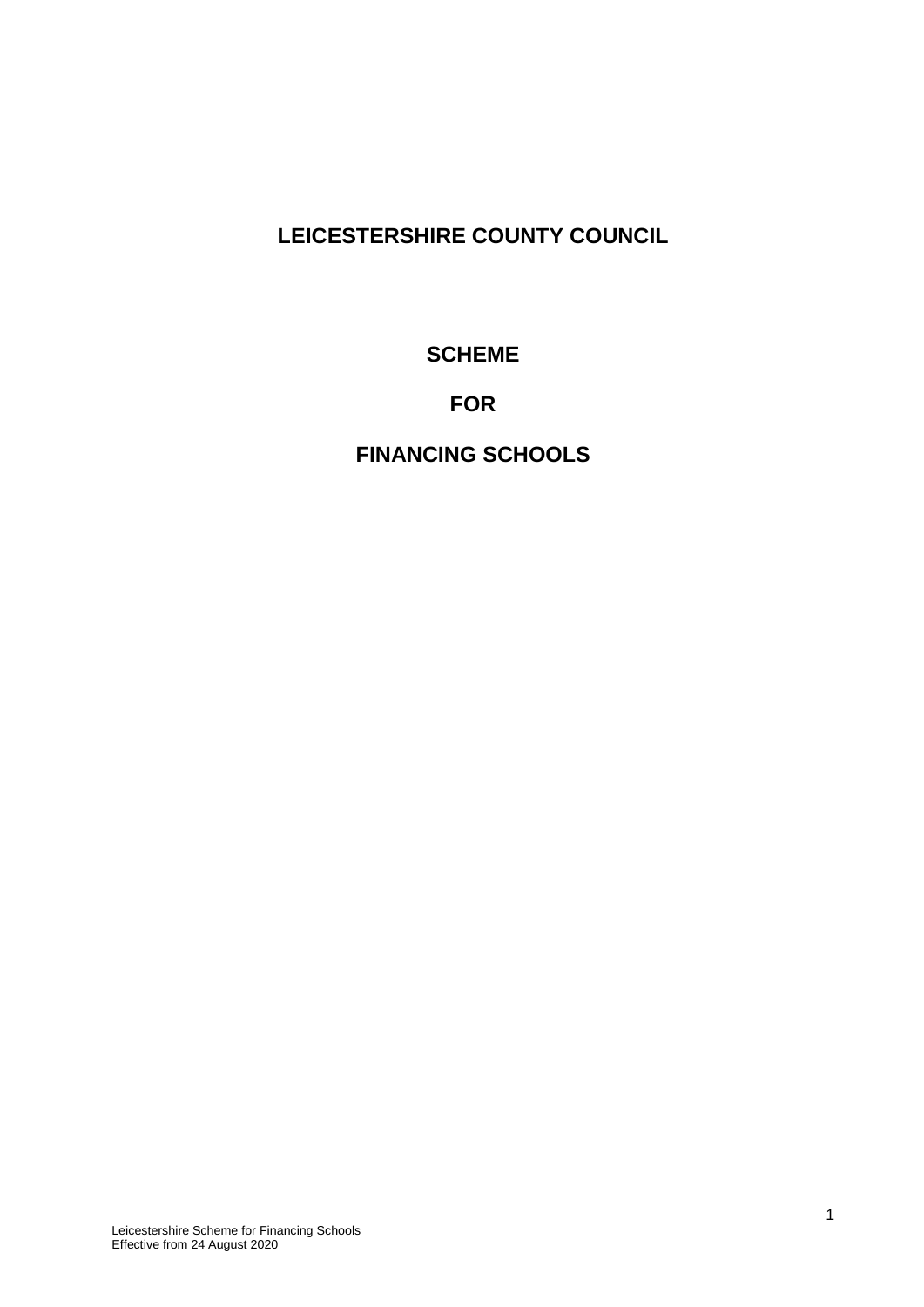# **LEICESTERSHIRE SCHEME FOR FINANCING SCHOOLS**

# **LIST OF CONTENTS**

# **SECTION 1**

# **1. INTRODUCTION**

- 1.1 The funding framework
- 1.2 The role of the scheme
- 1.3 Application of the scheme to the Authority and maintained schools
- 1.4 Publication of the scheme
- 1.5 Revision of the scheme
- 1.6 Delegation of powers to the headteacher
- 1.7 Maintenance of Schools

# **2. FINANCIAL CONTROLS**

- 2.1 Application of financial controls to schools
- 2.2 Provision of financial information and reports
- 2.3 Payment of salaries; payment of bills
- 2.4 Control of assets
- 2.5 Accounting policies (including year-end procedures)
- 2.6 Writing off of debts
- 2.7 Basis of accounting
- 2.8 Submission of budget plans
- 2.9 Submission of financial forecasts
- 2.10 Efficiency and value for money
- 2.11 Operating Leases
- 2.12 Virement
- 2.13 Audit: General
- 2.14 Separate external audits
- 2.15 Audit of voluntary and private funds
- 2.16 Register of business interests
- 2.17 Purchasing, tendering and contracting requirements
- 2.18 Application of contracts to schools
- 2.19 Contingent liabilities
- 2.20 Central funds and earmarking
- 2.21 Spending for the purposes of the school
- 2.22 Capital spending from budget shares
- 2.23 Notice of concern
- 2.24 Schools Financial Value Statement (SFVS)
- 2.25 Fraud

### **3. INSTALMENTS OF THE BUDGET SHARE; BANKING ARRANGEMENTS**

- 3.1 Frequency of instalments
- 3.2 Proportion of budget share payable at each instalment
- 3.3 Schools Processing Payroll via Local Bank Accounts
- 3.4 Interest clawback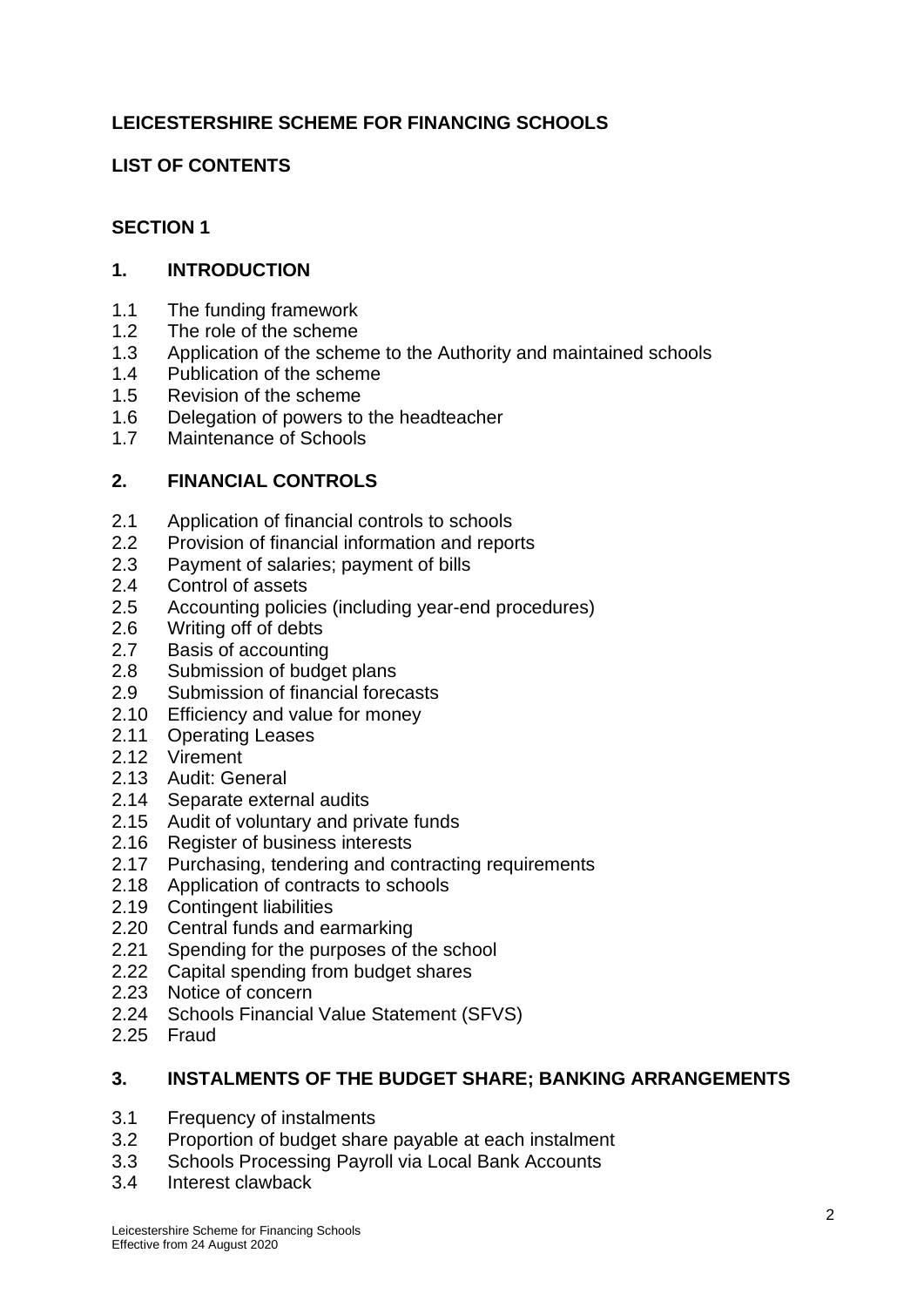- 3.5 Interest on late budget share payments
- 3.6 Budget shares for closing schools
- 3.7 Bank and building society accounts
- 3.8 Restrictions on accounts
- 3.9 Borrowing by schools
- 3.10 Purchasing cards
- 3.11 Other provisions

# **4. THE TREATMENT OF SURPLUSES AND DEFICIT BALANCES ARISING IN RELATION TO BUDGET SHARES**

- 4.1 Right to carry forward surplus balances
- 4.2 Interest on surplus balances
- 4.3 Obligation to carry forward deficit balances
- 4.4 Planning for deficit budgets
- 4.5 Charging of interest on deficit balances
- 4.6 Writing off deficits
- 4.7 Balances of closing and replacement schools
- 4.8 Support for Schools in Financial Difficulty
- 4.9 Borrowing for agreed purposes
- 4.10 Deficit budget planning (licensed deficits)
- 4.11 Deficit balances and Academy transfer
- 4.12 Loan schemes

### **5. INCOME**

- 5.1 Income from lettings
- 5.2 Income from fees and charges
- 5.3 Income from fund raising activities
- 5.4 Income from the sale of assets
- 5.5 Administrative procedures for the collection of income
- 5.6 Purposes for which income may be used

# **6. THE CHARGING OF SCHOOL BUDGET SHARES**

- 6.1 General provision
- 6.2 Circumstances in which charges may be made

# **7. TAXATION**

- 7.1 Value Added Tax
- 7.2 External Grants<br>7.3 CITS
- **CITS**

# **8. THE PROVISION OF SERVICES AND FACILITIES BY THE AUTHORITY**

- 8.1 Provision of services from centrally retained budgets
- 8.2 Timescales for the provision of services bought back from the Authority using delegated budgets
- 8.3 Packaging
- 8.4 Service level agreements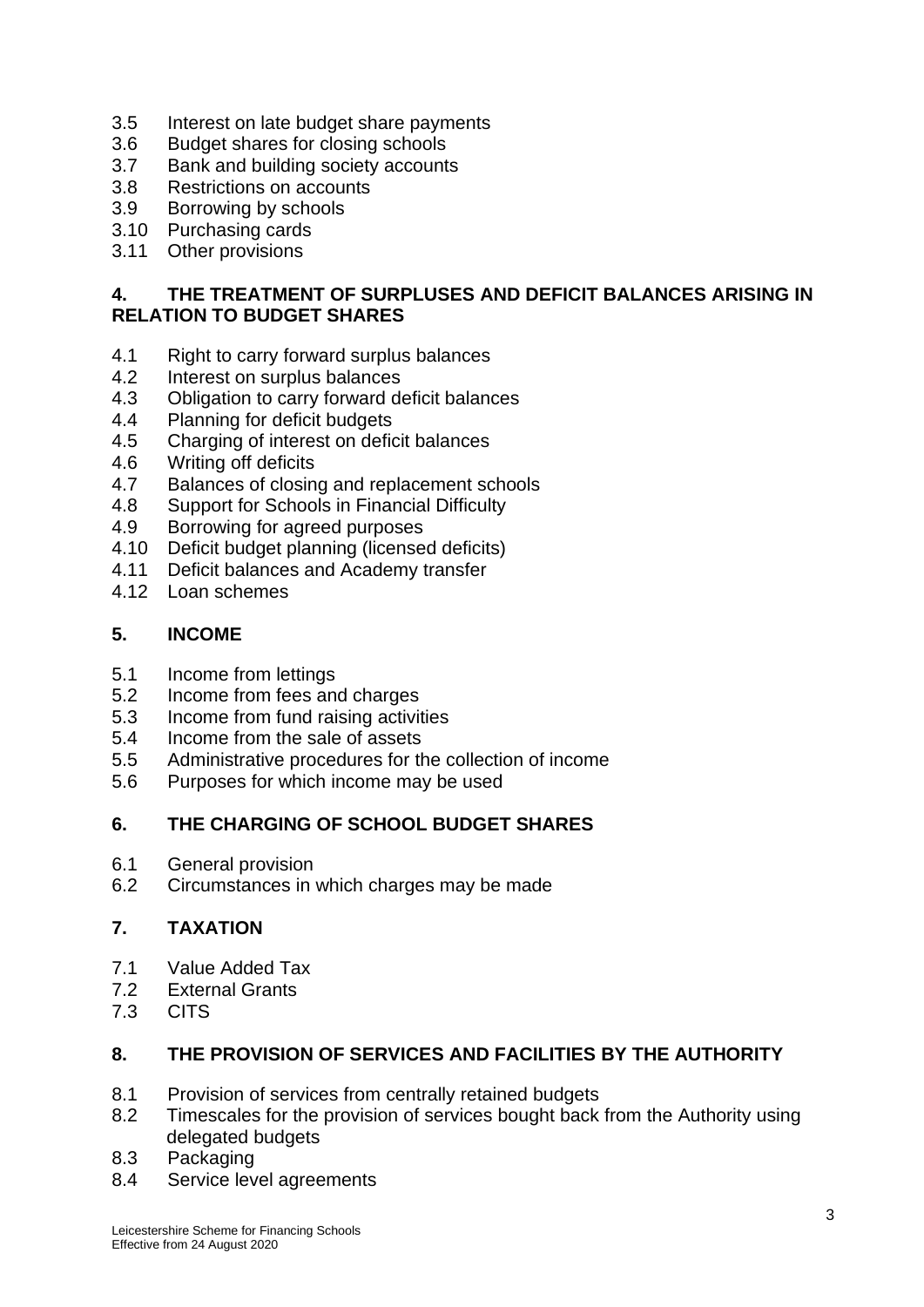- 8.5 Teachers' pensions
- **9. PFI/PPP**
- **10. INSURANCE**
- 10.1 Insurance cover

# **11. MISCELLANEOUS**

- 11.1 Right of access to information
- 11.2 Liability of governors
- 11.3 Governors' expenses
- 11.4 Responsibility for legal costs
- 11.5 Health and Safety
- 11.6 Right of attendance for Chief Finance Officer
- 11.7 Delegation to new schools
- 11.8 Optional delegation
- 11.9 Special Educational Needs
- 11.10 Interest on late payments
- 11.11 'Whistleblowing'
- 11.12 Child protection
- 11.13 Risk Management

### **12. RESPONSIBILITY FOR REPAIRS AND MAINTENANCE**

- 12.1 Delegation to Schools
- 12.2 Voluntary Aided Schools

### **13 COMMUNITY FACILITIES**

- 13.1 Introduction
- 13.2 Consultation Requirements
- 13.3 Funding Agreements Authority Powers
- 13.4 Other prohibitions, restrictions and limitations
- 13.5 Supply of Financial Information
- 13.6 Audit
- 13.7 Treatment of income and surpluses
- 13.8 Health and Safety Matters
- 13.9 Insurance
- 13.10 Taxation
- 13.11 Banking
- 13.12 Accounting Arrangements

# **Annex 1 Responsibility for Redundancy and Early Retirement Costs**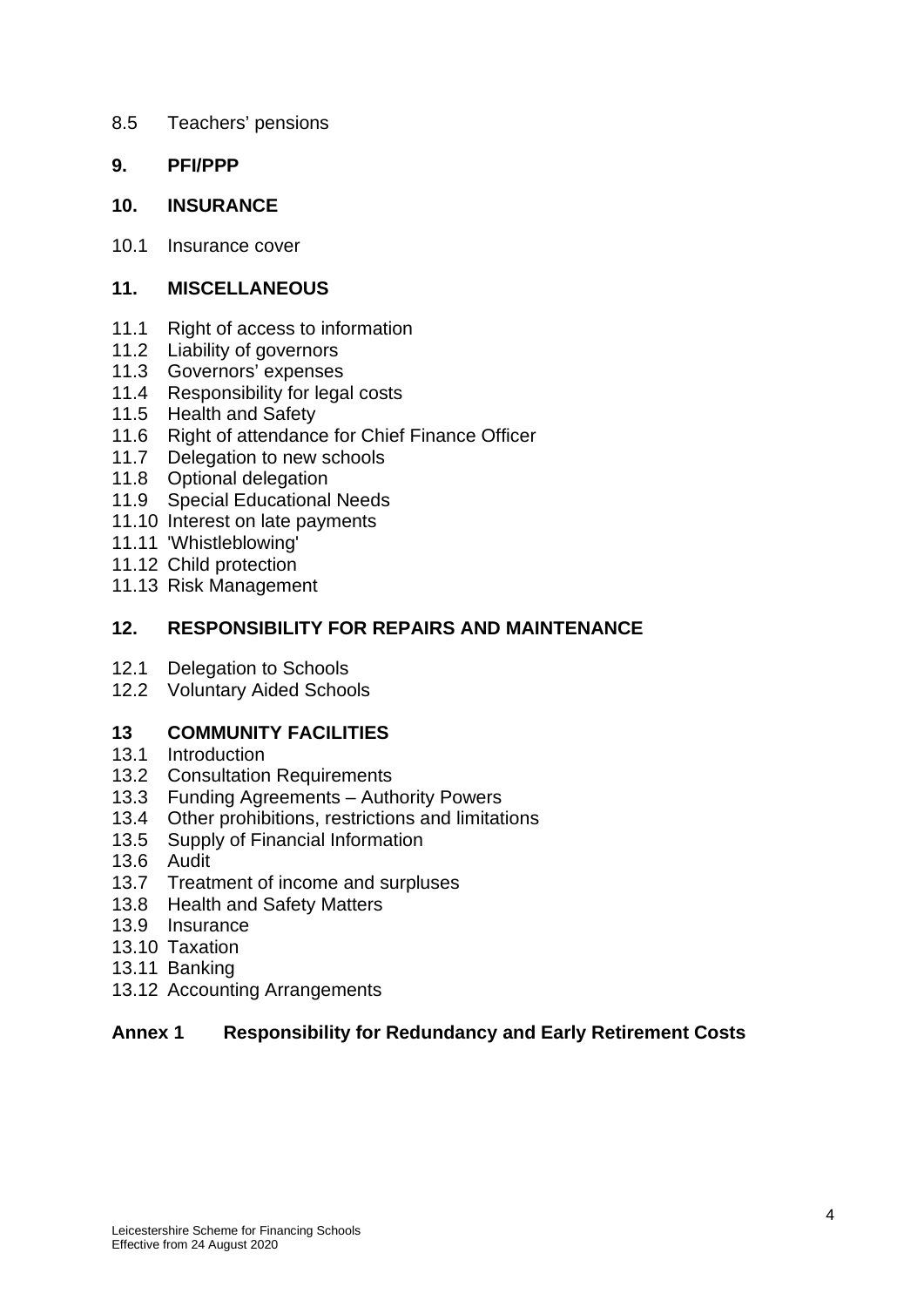# **THE OUTLINE SCHEME**

# **1. INTRODUCTION**

# 1.1 The Funding Framework : Main Features

The funding framework, which replaces Local Management of Schools, is based on the legislative provisions in sections 45-53 of the School Standards and Framework Act 1998 (the Act).

Under this legislation, local authorities determine for themselves the size of their Schools Budget and their non-schools education budget – although at a minimum a local authority must appropriate its entire Dedicated Schools Grant to their Schools Budget. The categories of expenditure which fall within the two budgets are prescribed under regulations made by the Secretary of State, but included within the two, taken together, is all expenditure, direct and indirect, on an authority's maintained schools except for capital and certain miscellaneous items. Local authorities may deduct funds from their Schools Budget for purposes defined in regulations made by the Secretary of State under s.45A of the Act (the centrally retained expenditure). The amounts to be retained centrally are decided by the authority concerned, subject to any limits or conditions (including gaining the approval of their School Forum or the Secretary of State in certain instances) as prescribed by the Secretary of State. The balance of the Schools Budget left after deduction of centrally retained items is termed the Individual Schools Budget (ISB). Expenditure items in the non-schools Budget is retained centrally (although earmarked allocations may be made to schools).

Local authorities must distribute the ISB amongst their maintained schools using a formula which accords with regulations made by the Secretary of State, and enables the calculation of a budget share for each maintained school. This budget share is then delegated to the governing body of the school concerned, unless the school is a new school which has not yet received a delegated budget, or the right to a delegated budget has been suspended in accordance with s.51 of the Act. The financial controls within which delegation works are set out in a scheme made by the authority in accordance with s.48 of the Act and regulations made under that section. All proposals to revise the scheme must be approved by the Schools Forum, though the authority may apply to the Secretary of State for approval in the event of the Forum rejecting a proposal or approving it subject to modifications that are not acceptable to the authority.

Subject to provisions of this scheme, governing bodies of schools may spend such amounts of their budget shares as they think fit for the purposes of their school<sup>1</sup> and for any additional purposes prescribed by the Secretary of State in regulations made under s. 50 of the act.

An authority may suspend a school's right to a delegated budget if the provisions of the school financing scheme (or rules applied by the scheme) have been substantially or persistently breached, or if the budget share has not been managed satisfactorily. A school's right to a delegated budget share may also be suspended for other reasons

<sup>1</sup> Section 50 has been amended to provide that amounts spent by a governing body on providing community facilities or services under section 27 of the Education Act 2002 are treated as if they were amounts spent for the purposes of the school (s50(3A) of the Act)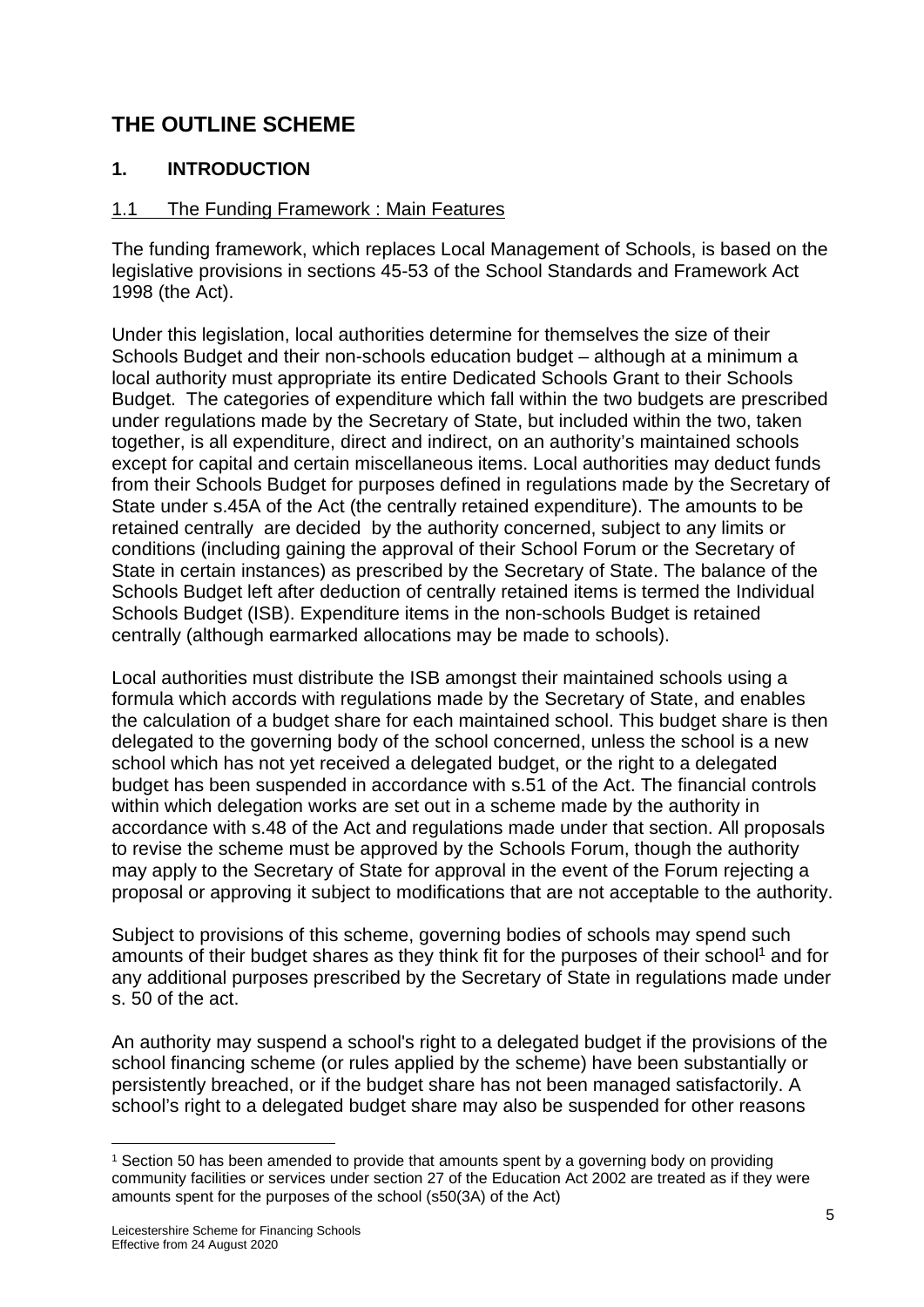(s.17 of the School Standards and Framework Act 1998) but in that case there is no right of appeal.

Each authority is obliged to publish, each year, a statement setting out details of its planned Schools Budget and other expenditure on children's services, showing the amounts to be centrally retained and funding delegated to schools;

After each financial year the authority must publish a statement showing out-turn expenditure at both central level and for each school, and the balances held in respect of each school. The detailed publication requirements for financial statements and for schemes are set out in directions issued by the Secretary of State, but each school must receive a copy of each year's budget and out-turn statements so far as they relate to that school or central expenditure.

Regulations also require a local authority to publish their scheme and any revisions to it and a website accessible to the general public, by the date that the revisions come into force, together with a statement that the revised scheme comes into force on that date.

### 1.2 The role of the scheme

This scheme sets out the financial relationship between the Authority and the maintained schools that it funds. It contains requirements relating to financial management and associated issues, which are binding on both the Authority and on its schools.

### 1.3 Application of the scheme to the Authority and maintained schools

The scheme applies to all community, nursery, special, voluntary, foundation (including trust), foundation special schools and pupil referral units maintained by the Authority. It does not apply to schools situated in the authority's area which are maintained by another authority, nor does it apply to academies.

### 1.4 Publication of the scheme

Regulations require that the scheme is published and any revisions to it on a website accessible to the general public together with a statement that the revised scheme comes into force on that date.

### 1.5 Revision of the scheme

All proposed revisions must be submitted to the Schools Forum for approval by members of the Forum representing maintained schools. Where the Schools Forum does not approve them, or approves them subject to modifications which are not acceptable to the authority, the authority may apply to the Secretary of State for approval.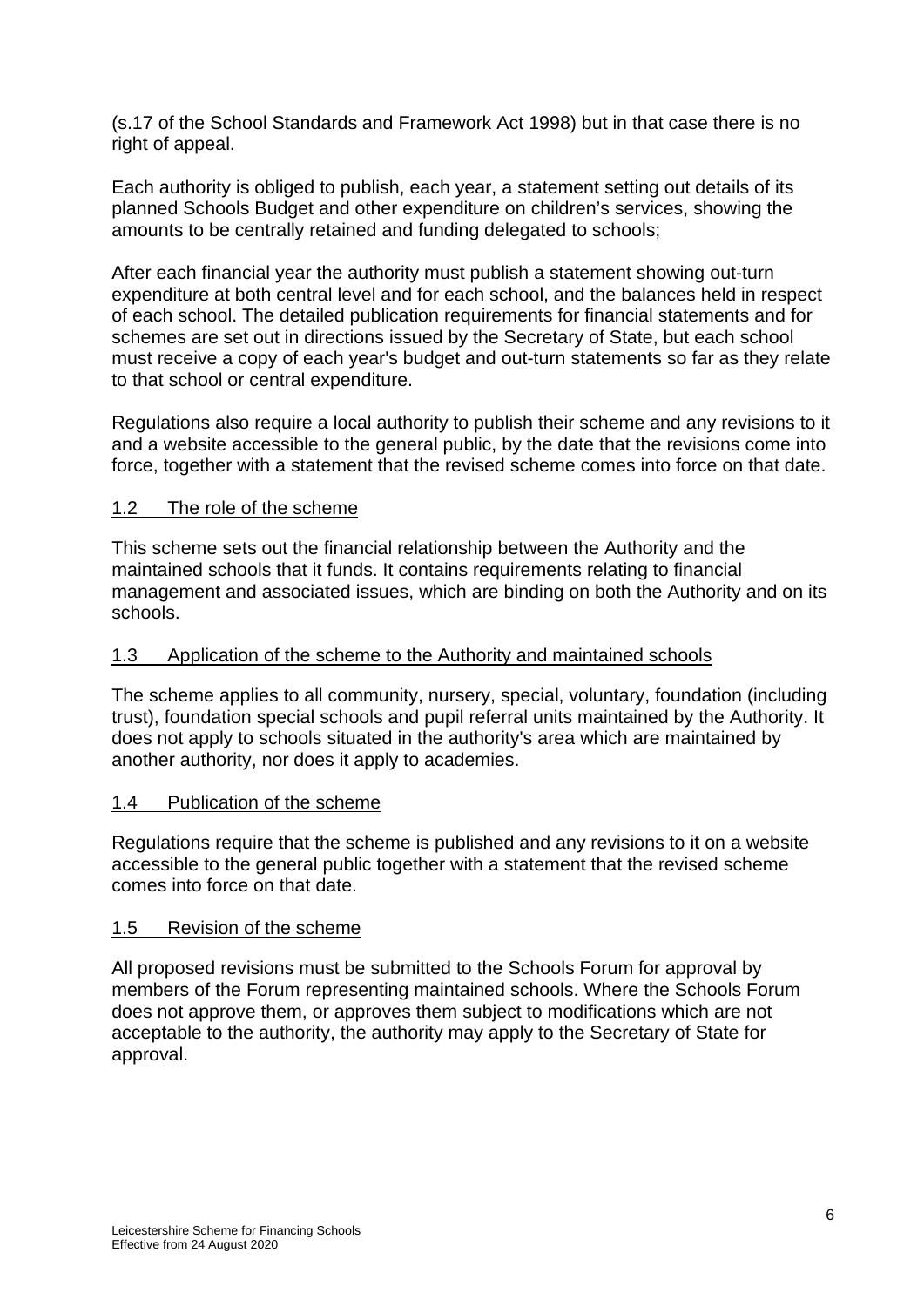# 1.6 Delegation of powers to the headteacher

Each Governing body is asked to consider the extent to which it wishes to delegate its powers to the headteacher, and to record its decision (and any revisions) in the minutes of the governing body.

### 1.7 Maintenance of Schools

The Authority is responsible for maintaining the schools covered by the scheme, and this includes the duty of defraying all the expenses of maintaining them (except in the case of a voluntary aided school where some of the expenses are, by statute, payable by the governing body). Part of the way an authority maintains schools is through the funding system put in place under sections 45 to 53 of the School Standards and Framework Act 1998*.*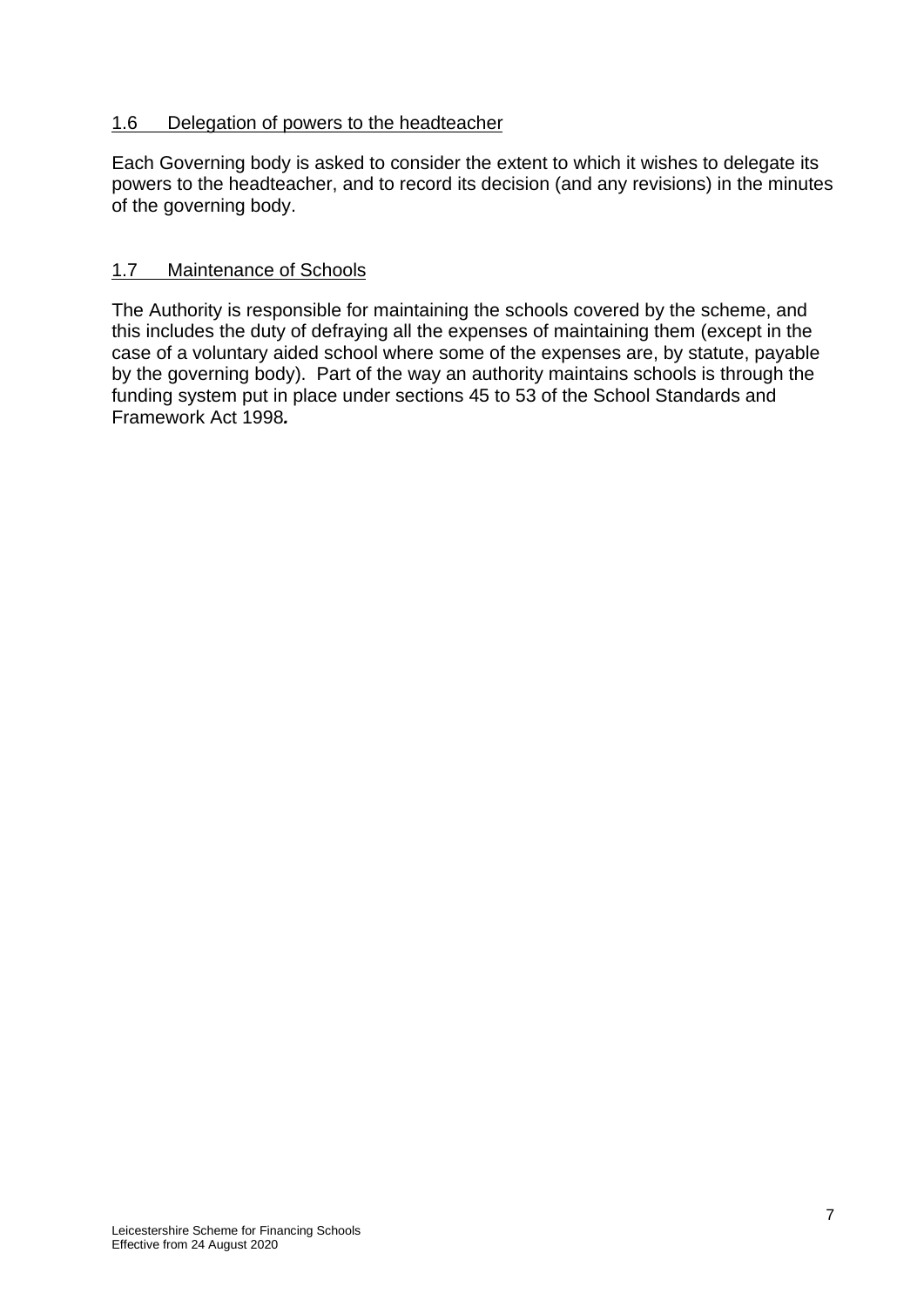# **2. FINANCIAL CONTROLS**

### 2.1. Application of financial controls to schools

In managing their delegated budgets schools must abide by the Authority's requirements on financial controls and monitoring.

Certain of these are directly referred to in this scheme while others are included in other guidance issued by the Authority.

### 2.2 Provision of financial information and reports

Schools are required to provide the authority with details of expected and actual expenditure and income, in a form and at times determined by the authority.

The details of these requirements are set out below:

- Bank Account (BA) returns
- Certification of bank balance at year end.
- Information as specified by the Chief Finance Officer relating to the Construction Industry Tax Deduction Scheme to enable the County Council to meet its statutory requirements.
- Information as specified by the Chief Finance Officer relating to payment of salaries / wages and relevant deductions to enable the County Council to meet its statutory requirements. This only applies to schools that have opted out from using the County Council's payroll service.
- Financial monitoring reports providing income and expenditure and forecast outturn budget position in the format prescribed by the Authority.

### 2.3 Payment of salaries; payment of bills

The procedures for these will vary according to the choices schools make about the holding of bank accounts and the buying back of the authority's payroll system.

Governing bodies entered into payroll contracts with providers other than with the Authority, or choosing to run their payrolls 'in-house', shall ensure that payments to all employees are in accordance with the terms and conditions of employment and pay scales for each employee as recognised by Leicestershire County Council.

The governing body must ensure compliance with all legal requirements in relation to the HM Revenues and Customs, Department of Work and Pensions, the Local Government Pension Scheme, the Teacher Pension Scheme and other government agencies as applicable.

Any financial liability arising from non-compliance to adhere to payroll procedures and statutory requirements will fall to be met from the school's budget share.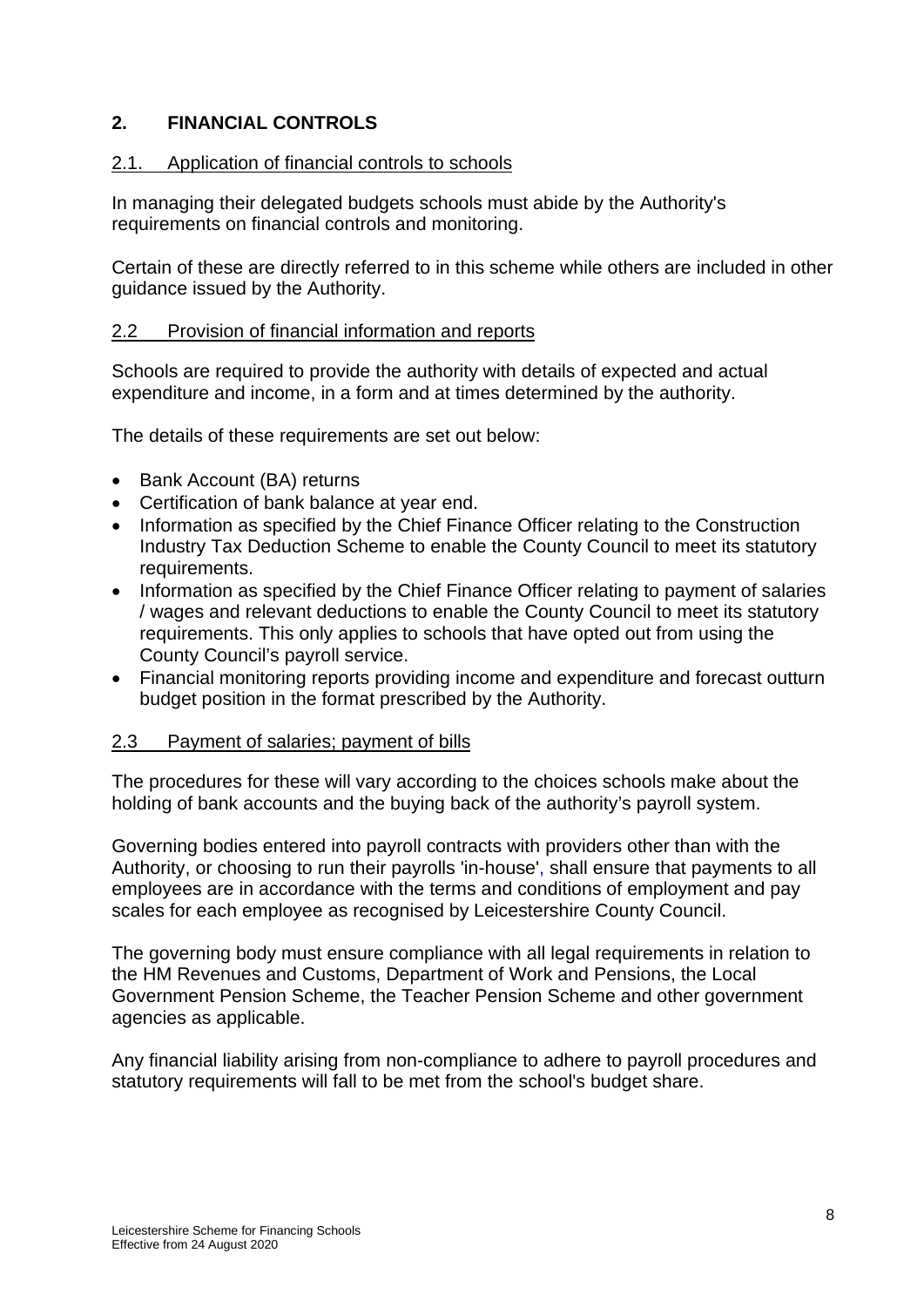# 2.4 Control of assets

Each school must maintain an inventory of its moveable non-capital assets worth more than £1,000, in a form determined by the authority, and setting out the basic authorisation procedures for disposal of assets. Schools are free to determine arrangements for assets worth £1,000 or below. However, the Authority recommends that a register of all assets be maintained as prescribed below.

# 2.5 Accounting Policies (including year-end procedures)

Schools must abide by procedures issued annually by the authority in relation to accounting policies and year-end procedures.

### 2.6 Writing off of debts

Governing bodies are only authorised to write off debts up to a level stipulated by the Chief Finance Officer.

The current limit is set at debts up to and including £250 (per debtor).

In the case of larger debts the school must carry out the following procedure:

 Consult with the Chief Finance Officer by lodging a request for write off with the Director of Children and Young People's Service

### 2.7 Basis of accounting

Reports and accounts furnished to the Authority must be on an accruals basis. Schools may choose to operate either a cash or accruals based system for the purposes of internal reporting. The Authority recommends that schools adopt an accruals based internal reporting system.

### 2.8 Submission of budget plans

Each school is required to submit an annual budget plan, formally approved by the governing body or a committee of a governing body to the Authority by 31st May.

From the 2020/21 financial year schools will be required to submit a financial forecast that covers 3 financial years

The format of the annual budget plan will be consistent with the requirements of the Consistent Financial Reporting Framework.

The budget plan must show the school's intentions for expenditure in the current financial year, and from April 1 2021 the following two financial years, and the assumptions underpinning the budget plan. Schools must take account of any estimated balances from the previous financial year when formulating the current year's budget plan

The authority will also require the submission of revised plans. Such revised plans shall not be required at intervals of less than three months.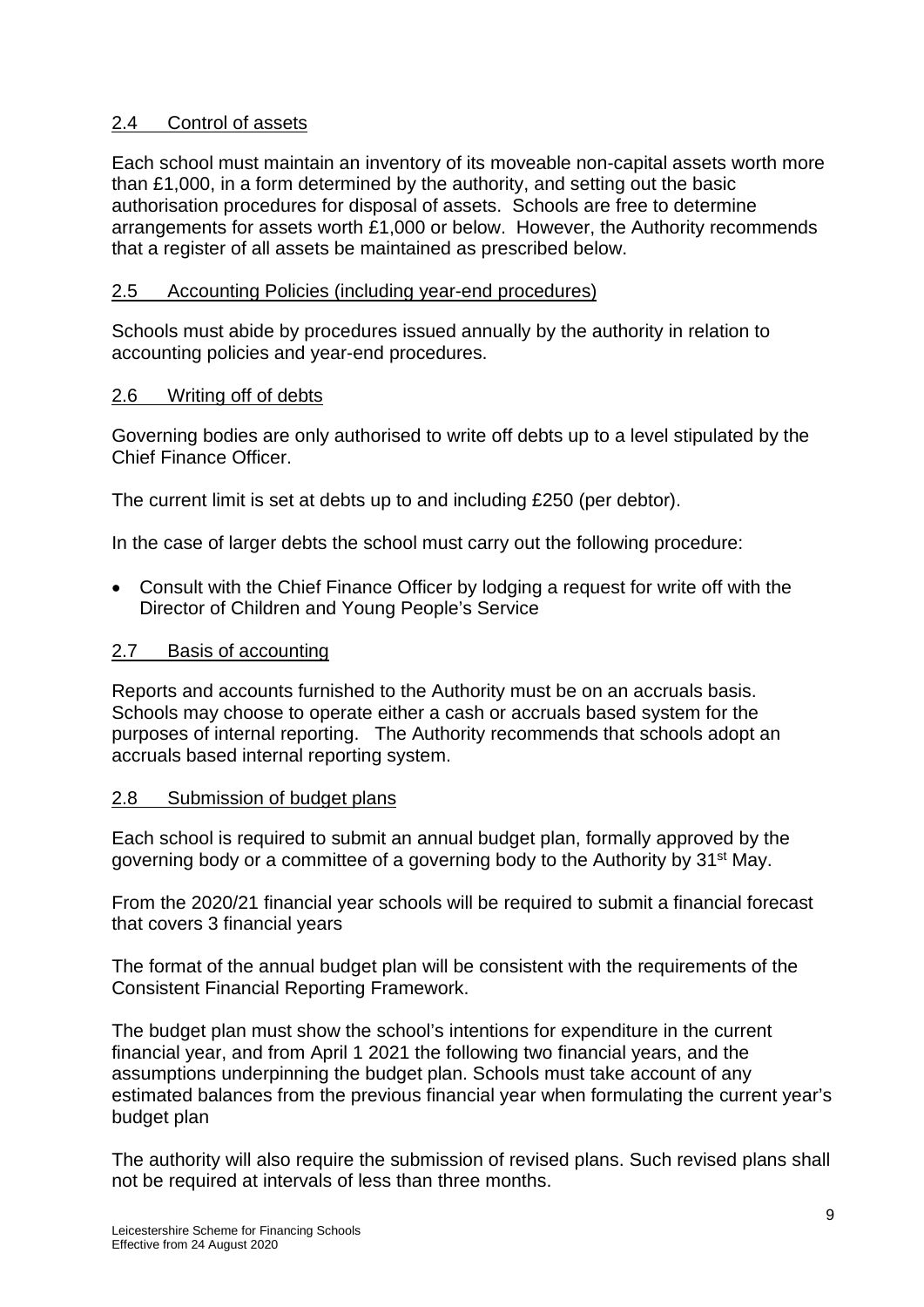The Authority will supply schools with all income and expenditure data that it holds and which is necessary to efficient planning by schools.

### 2.9 Submission of Financial Forecasts

Three year Multi Forecasts will be considered by the local authority and used for the following purposes:

a) To Confirm that schools are undertaking effective financial planning,

b) To support the LA's responsibility for declaring schools' adherence to the School Financial Value Standard and other reporting requirements,

c) To support the LA's deficit budget planning mechanism.

### 2.10 Efficiency and value for Money

Schools must seek to achieve efficiencies and value for money, to optimise the use of their resources and to invest in teaching and learning, taking into account the Authority's purchasing, tendering and contracting requirements.

It is for heads and governors to determine at school level how to secure better value for money. There are significant variations in efficiency between similar schools so it important that schools review their operating structure and current expenditure, in order to compare it to other schools and consider how to make improvements.

### 2.11 Operating Leases

When looking to procure assets the school should consider lease or buy decisions. Should schools consider leasing provides the best value solution advice should be sought from the investments section at the local authority. Schools may only enter into leasing agreements where these have been approved by the local authority prior to entering into any such arrangements.

#### 2.12 Virement

Schools are free to vire between budget heads in the expenditure of their budget shares but governors are advised to establish criteria for virements and financial limits above which the approval of the governors is required.

#### 2.13 Audit: General

Schools are required to co-operate both with auditors employed by the Authority (internal audit) and auditors appointed to audit the Authority itself (external audit).

In regard to internal audit**,** all schools come within the audit regime determined by the Chief Financial Officer.

In relation to external audit all schools come within the local authorities external audit regime.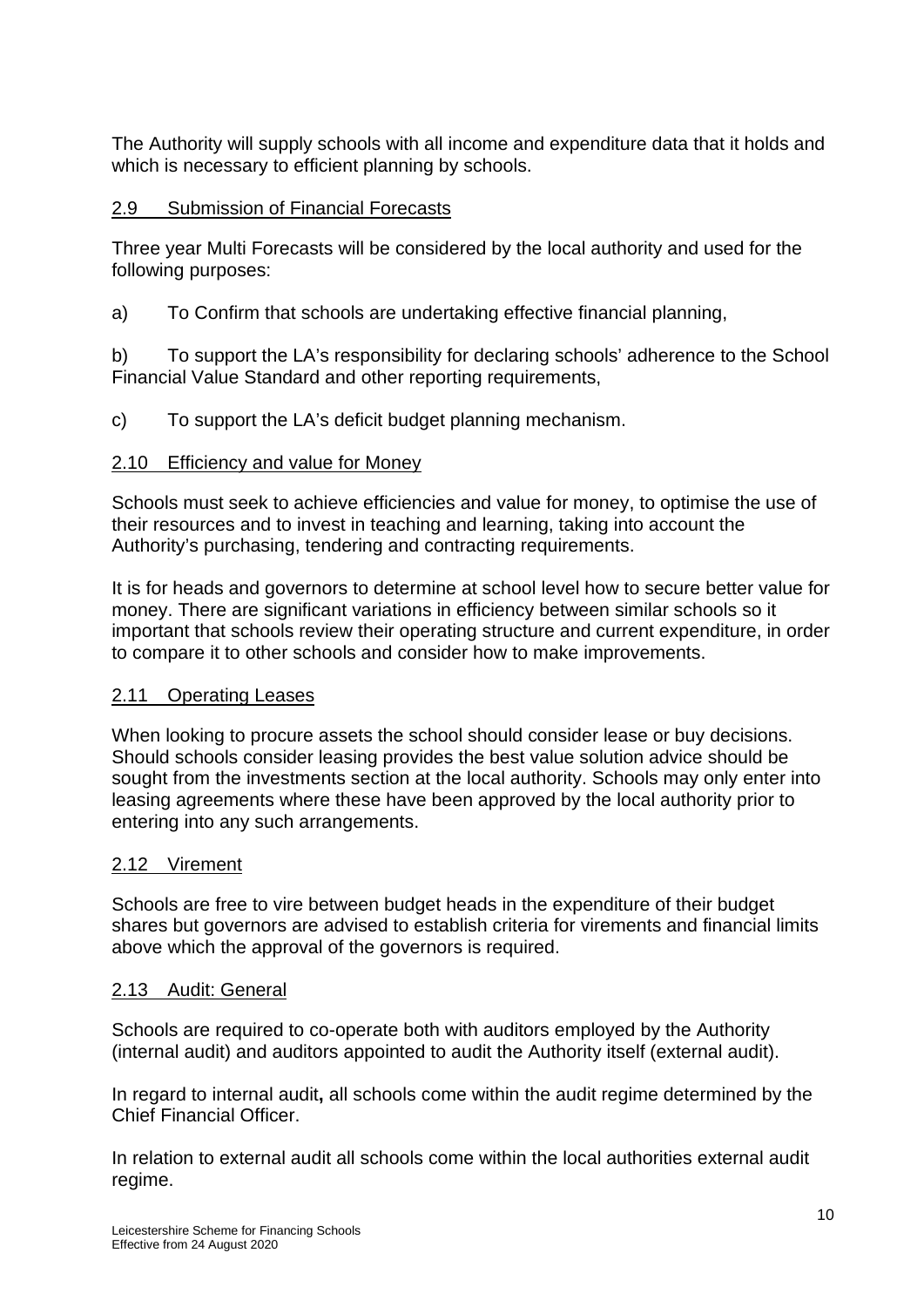# 2.14 Separate external audits

Schools may wish to seek an additional source of assurance at its own expense. A governing body is permitted to spend funds from its budget share to obtain external audit certification of its accounts, separate from any LA internal or external audit process. Where a school chooses to seek such an additional audit it does not remove the requirement that the school must also co-operate with the local authorities internal and external auditors.

# 2.15 Audit of voluntary and private funds

In addition to the normal internal and external audits, schools are required to hold audit certificates in respect of any voluntary and private funds they hold and of the accounts of any trading organisations controlled by the school.

*Procedures for furnishing these audit certificates and advice on the handling of such voluntary and private funds has been prepared by Internal Audit* 

### 2.16 Register of business interests

The governing body of each school is required to maintain a register, which lists for each member of the governing body, the headteacher and any member of staff with influence over financial decisions, any business interests they or any member of their immediate family have; to keep the register up to date with notification of changes and through annual review of entries, and to make the register available for inspection by governors, staff, parents and the Authority and to publish the register on the school website.

### 2.17 Purchasing, tendering and contracting requirements

Schools are required to abide by the Authority's financial regulations and standing orders in all purchasing, tendering and contracting matters. This includes the need for schools to assess in advance, where relevant, the health and safety competence of contractors, taking account of the authorities policies and procedures.

Schools may disapply any section of those regulations and/or standing orders which would require them to;

a) To do anything incompatible with any provisions of the scheme, any statutory provision or any EU Procurement Directive;

b) To seek LA officer countersignature for any contracts for goods or services for a value below £60,000 in any one year,

c) To select suppliers only from an approved list.

d) Or would permit schools to seek fewer than three tenders or quotations in respect of any contract with a value exceeding £10,000 in any one year, subject to specific listed exceptions.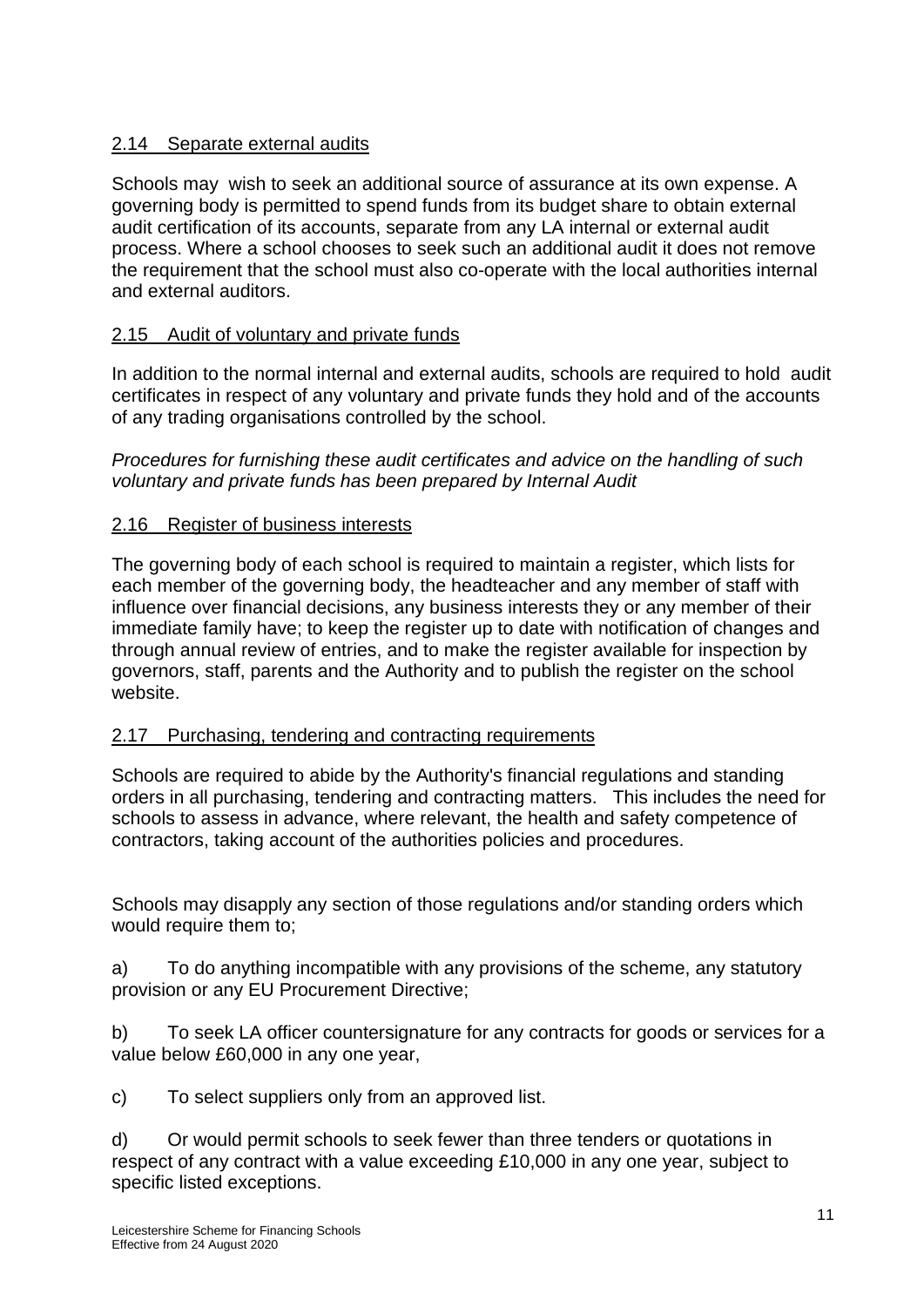# 2.18 Application of contracts to schools

Schools have the right to opt out of Authority arranged contracts.

Governing bodies are empowered under paragraph 3 of schedule 10 to the School and Standards Framework Act 1998 to enter into contracts, in most cases they do so on behalf of the Authority as maintainer of the school and owner of funds in the budget share. Contracts may be made solely on behalf of the governing body, when the governing body has clear statutory obligations - for example, contracts made by aided or foundation schools for the employment of staff.

# 2.19 Contingent Liabilities

Schools may not enter into grant arrangements where the terms and conditions of the grant place restrictions (contingent liabilities) on the land owner's title to the land e.g. that an asset delivered from the grant should remain in place for a number of years, a requirement that funding is returned if the grant conditions are not met or the facilities cease to operate. Schools do not have the legal power to accept liabilities on land not owned by them and any grant bids containing such liabilities should be approved by the local authority **before** they are submitted.

# 2.20 Central funds and earmarking

The Authority is authorised to make sums available to schools from central funds, in the form of allocations that are additional to and separate from the schools' budget shares. Such allocations shall be subject to conditions setting out the purpose or purposes for which the funds may be used: and while these conditions need not preclude virement (except where the funding is supported by a specific grant which the Authority itself is not permitted to vire), this should not be carried to the point of assimilating the allocations into the school's budget share.

Such earmarked funding from centrally retained funds is to be spent only on the purposes for which it is given, or on other budget heads for which earmarked funding is given, and may not be vired into the school's budget share. The Authority may require that earmarked funds must be returned to the Authority if not spent in accordance with the stipulated rules. The Authority will not enforce any interest claw back charges from individual schools regarding retrieved earmarked funds.

# 2.21 Spending for the purposes of the school

Governing bodies are free to spend budget shares for the purposes of the school, subject to regulations made by the Secretary of State, and the provisions contained within this scheme, subject to the school's ability to fund such expenditure from the annual revenue budget or through an approved planned deficit budget agreed with the Authority.

Amounts spent by governing bodies on community facilities under section 27 of the Education Act 2002 will be treated as if spent for any purposes of the school.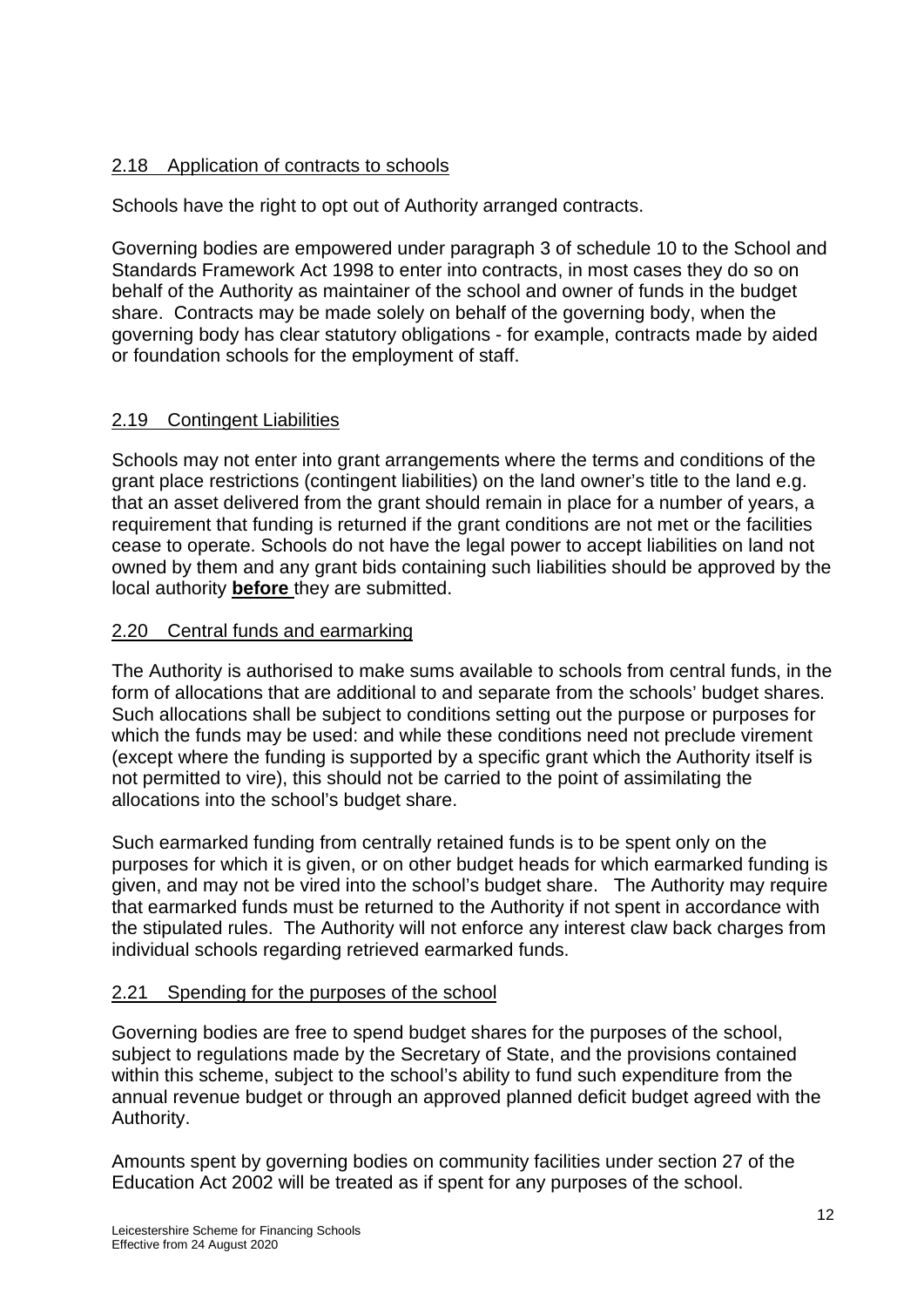Additionally the Schools Budget Shares (Prescribed Purposes) (England) (Amendment) Regulations 2002 (amended by the School Budget Shares (Prescribed Purposes) (England) Regulations 2010 allow school to spend their budgets on pupils who are on the roll of other maintained schools and academies.

# 2.22 Capital spending from budget shares

Governing bodies are permitted to use their budget shares to meet the cost of capital expenditure on the school premises. This includes expenditure by the governing body of a voluntary aided school on work which is their responsibility under paragraph 3 of Schedule 3 of the School Standards and Framework Act 1998.

If the expected capital expenditure from the budget share in any one year will exceed £15,000, the governing body must notify the Authority and take into account any advice from the Director of Children and Young People's Service as to the merits of the proposed expenditure. The reason for this requirement is to help ensure compliance with the current School Premises Regulations, DfE Construction Standards and health and safety legislation.

Where the premises are owned by the Authority or the school has voluntary controlled status, then the governing body shall seek the consent of the Authority to the proposed works, but such consent can be withheld only on health and safety grounds.

# 2.23 Notice of Concern

The Authority may issue a notice of concern to the governing body of any school it maintains where, in the opinion of the Chief Finance Officer and the Director of Children and Young People's Service, the school has failed to comply with any provisions of the scheme, or where actions need to be taken to safeguard the financial position of the Authority or school.

The local authority reserves the right to issue a notice of concern to schools converting to sponsored academy status and to schools issued with closure notices where it is deemed necessary to protect the financial position of the authority.

The notice will set out the reasons and evidence for it being made and may place on the governing body restrictions, limitations or prohibitions in relation to the management of funds delegated to it. These may include:

a) Insisting that relevant staff undertake appropriate training to address any identified weakness in the financial management of the school;

b) Insisting that an appropriately trained / qualified person chairs the finance committee of the governing body;

c) Placing more stringent restrictions or conditions on the day to day financial management of the school other than the scheme requires for all schools – such as the provision of monthly accounts to the authority;

d) Insisting on Authority officers attending regular financial monitoring meetings at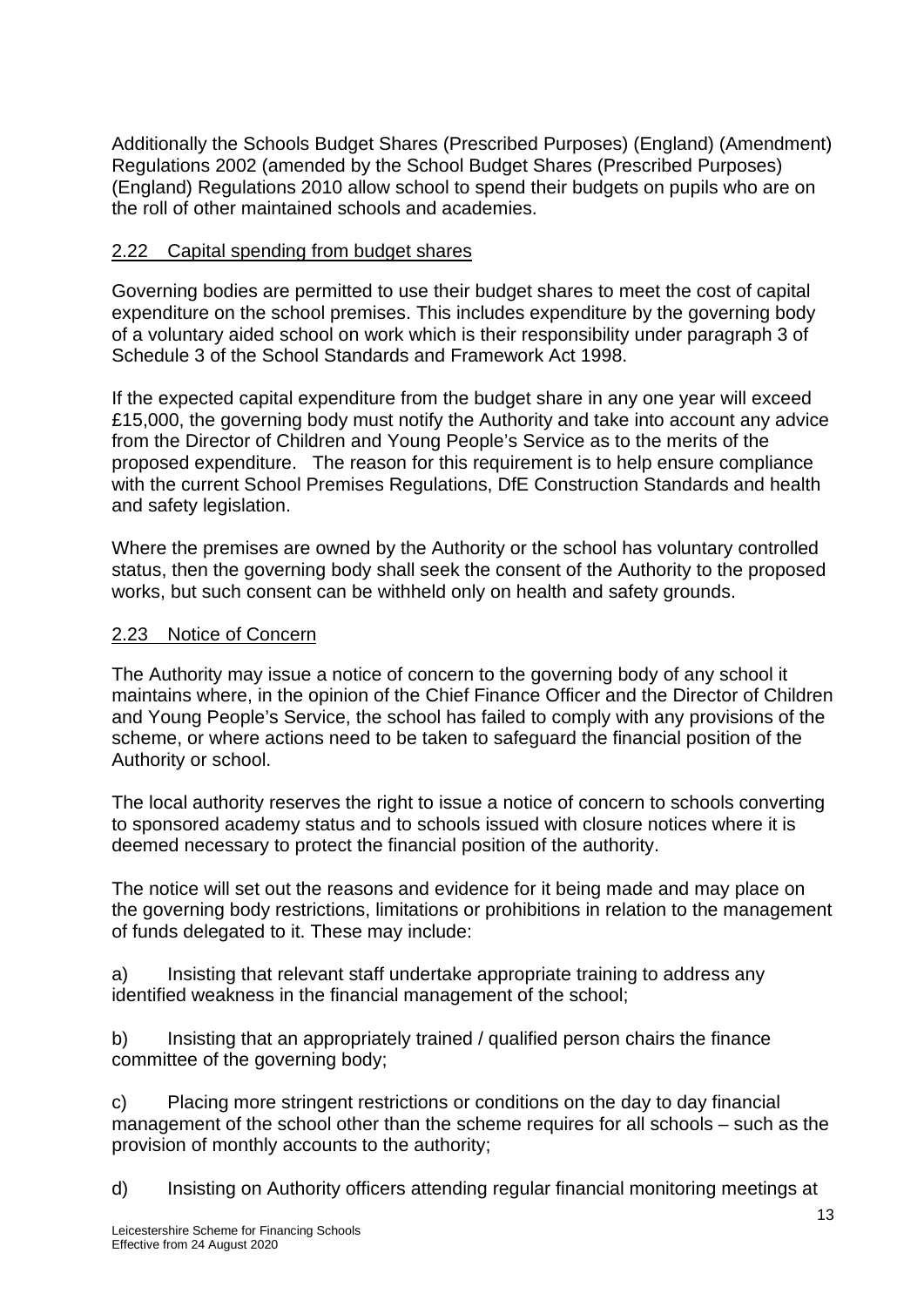the school;

e) Requiring the governing body to buy into a local authority financial management systems;

f) Imposing restrictions or limitations on the manner in which a school manages extended school activity funded from within its delegated budget share – for example requiring a school to submit income projections and / or financial monitoring reports on such activities.

The notice will state what the requirements are and the way in which and the time by which the requirements must be complied with in order for the notice to be withdrawn. The notice will also state the actions that the authority may take where the governing body does not comply with the notice.

The notice will not be used in place of withdrawal of financial delegation where that is the appropriate action to be taken.

Where a notice of concern has been issued, the notice will be withdrawn at the point at which the governing body are compliant with the requirements of the notice

### 2.24 Schools Financial Value Standard

All authority maintained schools (including nursery schools and Pupil Referral Units (PRU's) that have a delegated budget) must demonstrate compliance with the Schools Financial value Standards (SFVS) and complete the assessment form on an annual basis. It is for the school to determine at what time of the year they wish to complete the form.

Governors must demonstrate compliance through the submission of the SFVS assessment form signed by the Chair of Governors. The form must include a summary of remedial actions with a clear timetable, ensuring that each action has a specified deadline and an agreed owner. Governors must monitor the progress of these actions to ensure that all actions are cleared within specified deadlines.

All maintained schools with a delegated budget must submit the form to the local authority before 31<sup>st</sup> March annually.

### 2.25 Fraud

All schools must have a robust system of controls to safeguard themselves against fraudulent or improper use of public money and assets.

The governing body and head teacher must inform all staff of school policies and procedures relating to fraud and theft, the controls in place to prevent them and the consequences of breaching those controls. This information must also be included in the induction for new staff and governors.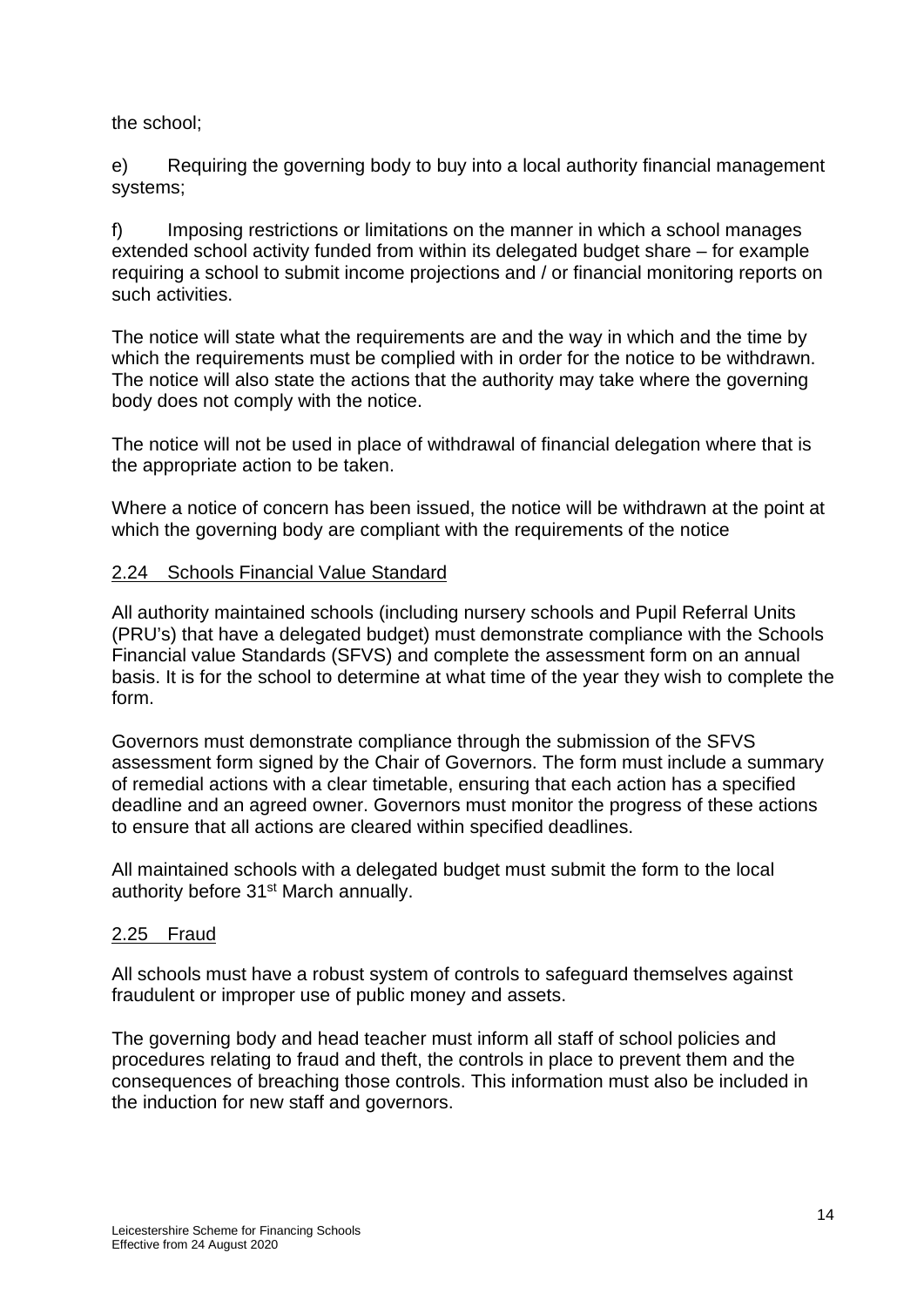# **3. INSTALMENTS OF THE BUDGET SHARE; BANKING ARRANGEMENTS**

For the purposes of this section, Budget Share includes any place-led funding for special schools, SEN units, enhanced resource bases and pupil referral units.

#### 3.1 Frequency of instalments

The budget share will be made available to governing bodies monthly.

Top up payments for pupils with high needs will be made monthly on and payable for each academic day in each calendar month.

### 3.2 Proportion of budget share payable at each instalment

### 3.2.1 Monthly Budget Share

The proportion of the budget share to be made available to schools shall be:

### 3.2.2 Calculation of Non-Employee Related Budget

 The amount to be transferred to the school bank account will be based on the school's budget, as approved by the Governors. Details of this budget should be returned to the Strategic Finance Service by the specified date each year, using standard forms issued by the Finance Service which will show sub headings for employee related and other costs, together with a verification of the bank balance.

 The total funds to be transferred to the school bank account will include the unspent balance of the Section 251 budget not already in the bank from the previous financial year, which the school wishes to use to fund non-employee expenditure in the current financial year.

 The amount transferred to the school bank account in April each year will be based on 10% of the school's formula budget allocation pending the receipt of the school budget. Non-compliance with the deadline may adversely affect this payment..

### 3.3 Schools processing Payroll via Local Bank Accounts

Schools that process salary payments through their local bank account will receive the amount of salary expenditure into the school bank account. The payment will be made on the last but one working day of the month in 12 equal monthly payments. The employee / non-employee split is updated following receipt of the school budget intention.

### 3.4 Interest claw back

The LA will deduct from budget share instalments an amount equal to the estimated interest lost by the LA in making available the budget share in advance of the normal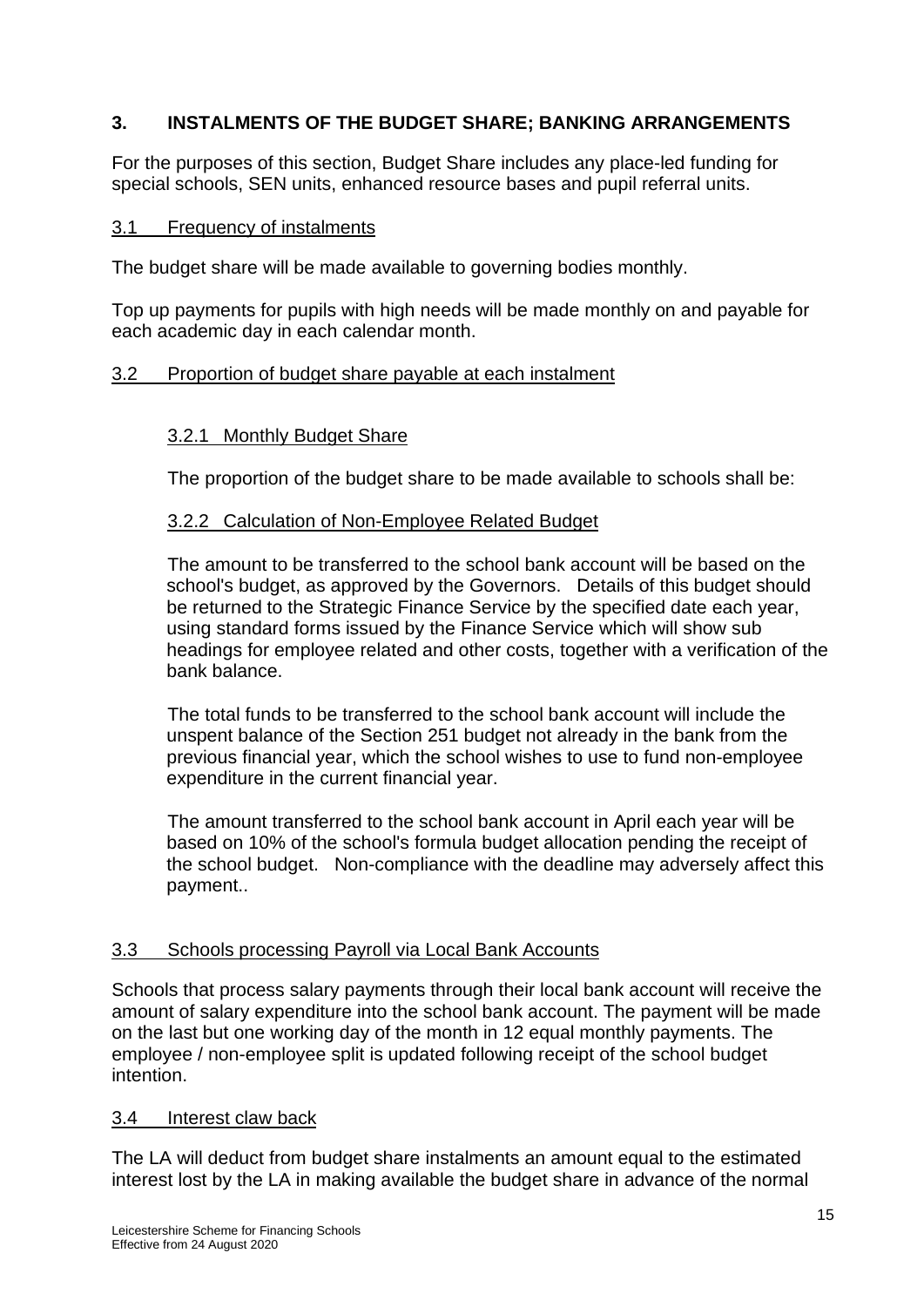monthly cycle (see 3.2 above). The calculation basis of the deduction, taking account of the frequency options offered by the scheme, is:

3.4.1 Interest will be calculated on a daily basis and credited/debited to the school on a quarterly basis.

- 3.4.2 The schools payment will be adjusted where necessary.
- 3.4.3 The rate of interest paid/received by schools will be:
- Balances between £1-£29,999 1½% below Nat West base rate
- Balances above £30,000 1% below Nat West base rate.

# 3.5 Interest on late budget share payments

The LA will add interest to late payments of budget share instalments, where such late payment is the result of LA error. The calculation of interest payment will be in line with that stipulated in 3.3.above**.** 

# 3.6 Budget shares for closing schools

Budget shares of schools for which approval for discontinuation has been secured, will be made available until closure on a monthly basis, net of estimated pay costs, even where some different basis was previously used.

# 3.7 Bank and building society accounts

All schools may have an external bank account into which their budget share instalments (as determined by other provisions) are paid. Where schools have such accounts they shall be allowed to retain all interest payable on the account unless they choose to have an account within an Authority contract which makes other provision.

Any school wishing to opt for its own bank account or transfer bank to a different institution may only do so after giving a period of notice (two months**)**. However arrangements for a new bank account may only be made with effect from the beginning of each financial year.

As appropriate, the school or Authority will make arrangements to enable a newly opened bank account to receive immediate transfer of estimated balance for the school to that account.

# 3.8 Restrictions on accounts

Accounts may only be held for the purpose of receiving budget share payments.

Any school closing an account used to receive its budget share and opening another must select a new bank or building society and seek approval from the Director of Corporate Resources via the Children and Young People's Service, even if the closed account was not with an institution on that list.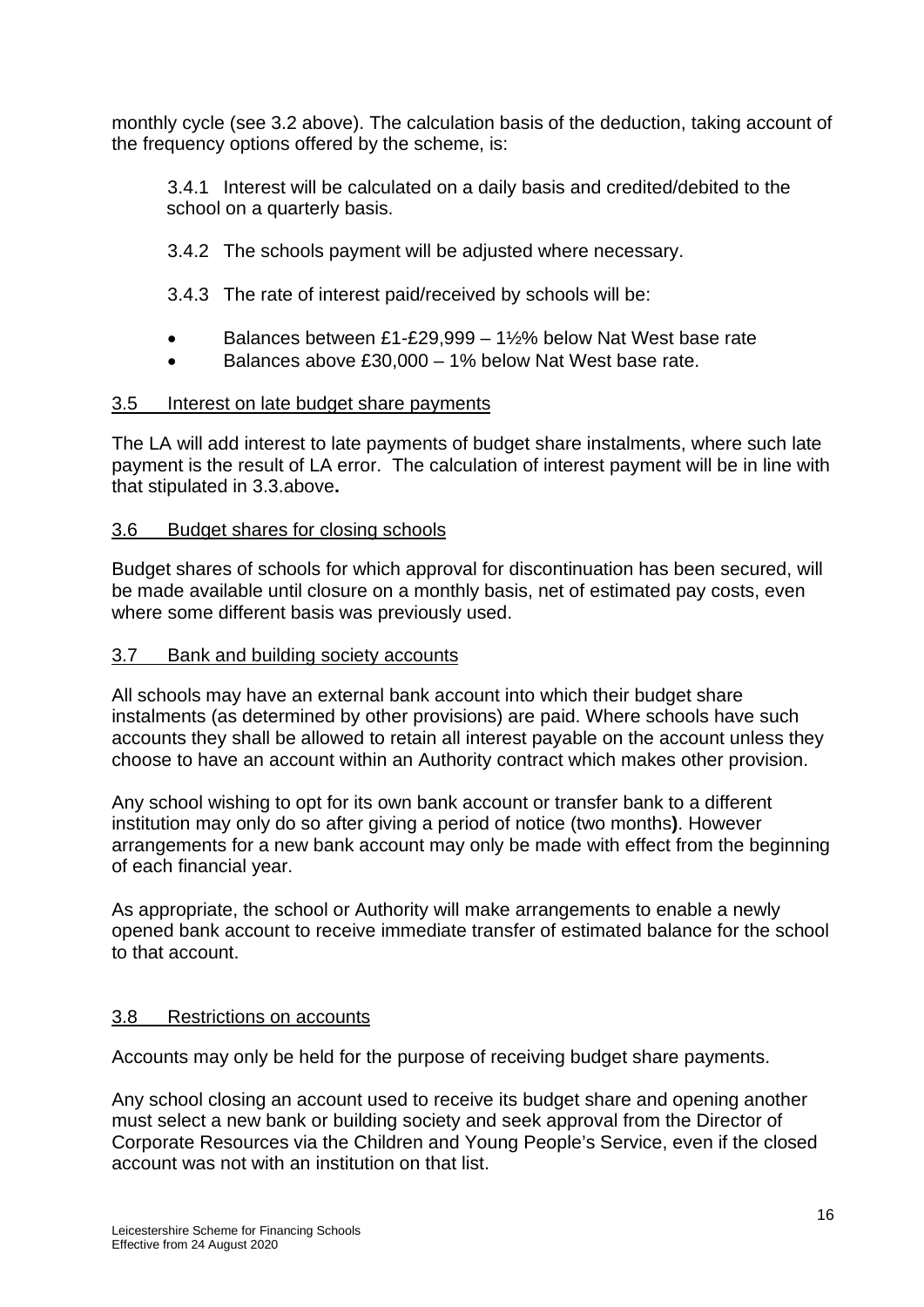Schools may bank with any UK financial institution which satisfies at least the following minimum criteria in respect of credit ratings given by either Fitch and Moody's (the two most relevant credit rating agencies for UK institutions). For the avoidance of doubt, meeting the criteria for only one of the agencies is sufficient but both the long term and short term ratings must be met for one of the agencies. Wholly owned subsidiaries of a UK financial institution which meet the minimum criteria are also acceptable:

**Minimum** acceptable ratings by **FITCH** are: Short term F1 ( so F1+ and F1 are acceptable) Long term A (so AAA, AA+, AA, AA-, A+ and A are acceptable)

**Minimum** acceptable ratings by **MOODY'S** are: Short term P-2 (so P-1 and P-2 are acceptable) Long term A2 (so Aaa, Aa, Aa1, Aa2, Aa3, A, A1 and A2 are acceptable)

The County Council will continue with the arrangements negotiated with the NatWest bank whereby the accounts are in the name of the Leicestershire County Council but specific to each school, for schools that wish to use such arrangements.

Schools having bank accounts for the purpose of budget share payments with banks prior to 1 April 2011 may retain theses accounts.

Cheque signatories for the school bank account are restricted to Authority / school employees and current members of the governing body. The governing body will formally agree the named individuals who will act as cheque signatories for the school bank account and any changes thereafter. The governing body is also required to formally stipulate the levels of delegated authority for each signatory in relation to authorising cheques and the use of purchasing cards.

Schools may opt to have the account in its own name rather than of the Authority. However, if a school opts for such an account, it is require to ensure that the bank mandate stipulates that the Authority is the owner of the funds in the account; that it is entitled to receive statements; and that it can take control of the account if the school's right to a delegated budget is suspended by the Authority.

Schools must not allow bank accounts held for the receipt and payment of official funds become overdrawn and are recommended to undertake monthly cash flow forecasts to assist bank account management.

Schools must have regard to the requirements of the Guidance for Managing Local Bank Accounts issued by the Authority.

### 3.9 Borrowing by schools

Finance leases are deemed borrowing, governing bodies should not enter into any finance lease without the approval of the Secretary of State and must also notify the Director of Corporate Resources of their intentions.

Before contacting the Secretary of State, the governing body is obliged to inform the Authority of its intention to borrow money as it will have impact on the overall County Council's capital financing requirement and prudential indicators. The Authority will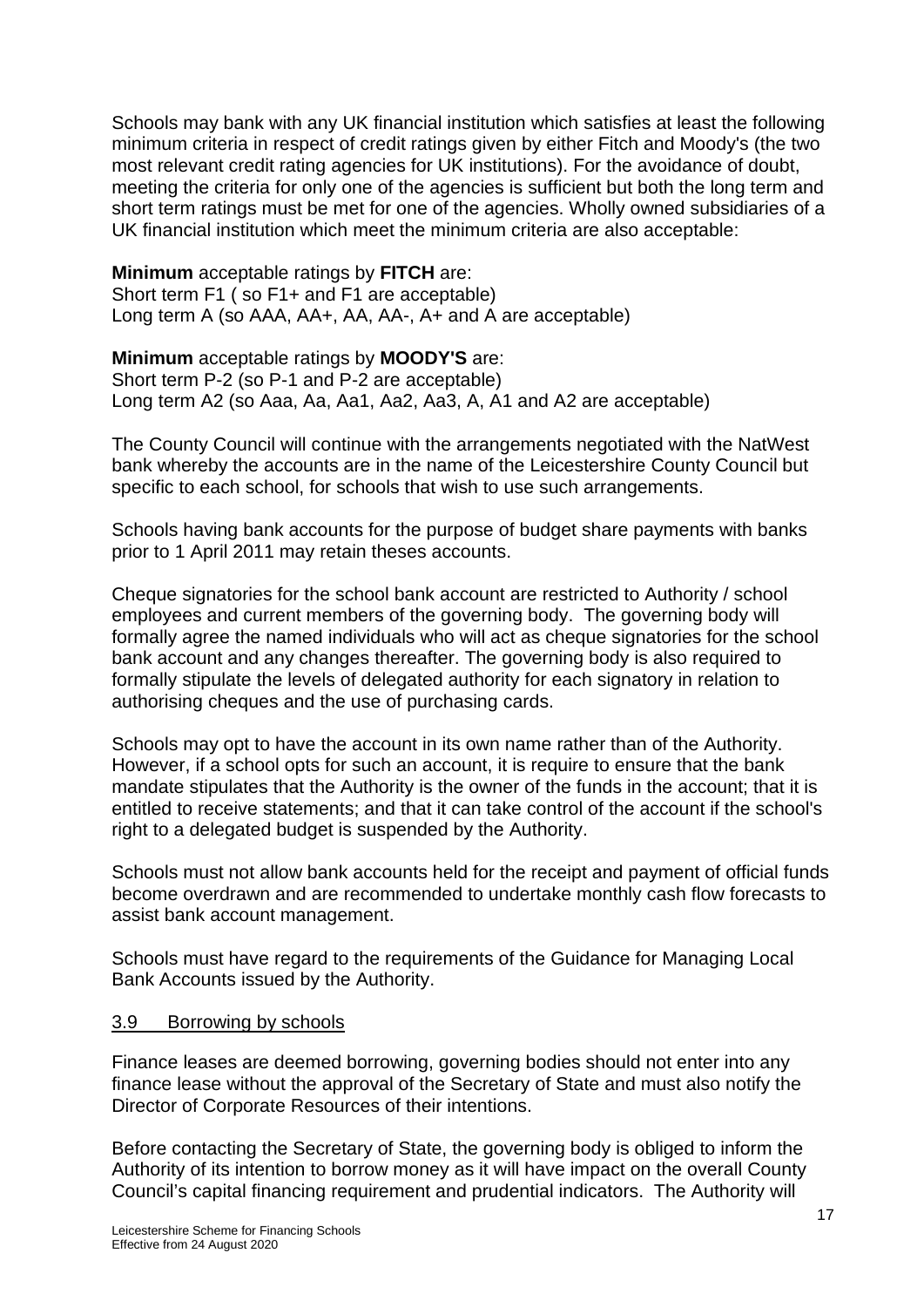need to receive adequate assurances regarding the purpose of the loan and the ability to afford the repayments.

These restrictions do not apply to Trustees and Foundations, whose borrowing, as private bodies, makes no impact on Government accounts. These debts may not be serviced directly from the schools delegated budget, but schools are free to agree a charge for a service which the Trustees or foundation are able to provide as a consequence of their own borrowing. Governing bodies do not act as agents of the authority when repaying loans.

This provision does not apply to loan schemes run by the authority (section 4.11)

Schools may use any scheme that the Secretary of State makes available to all schools without specific approval.

### 3.10 Purchasing Cards

Whilst credit cards are deemed borrowing which are regarded as borrowing procurement cards are permitted for use. Schools should consider whether the use of procurement cards offer efficiencies within the purchasing process.

#### 3.11 Other provisions

The Authority has formulated separate detailed rules and guidance in respect of other aspects of banking arrangements, which must be followed and is supplementary to the provisions within the scheme.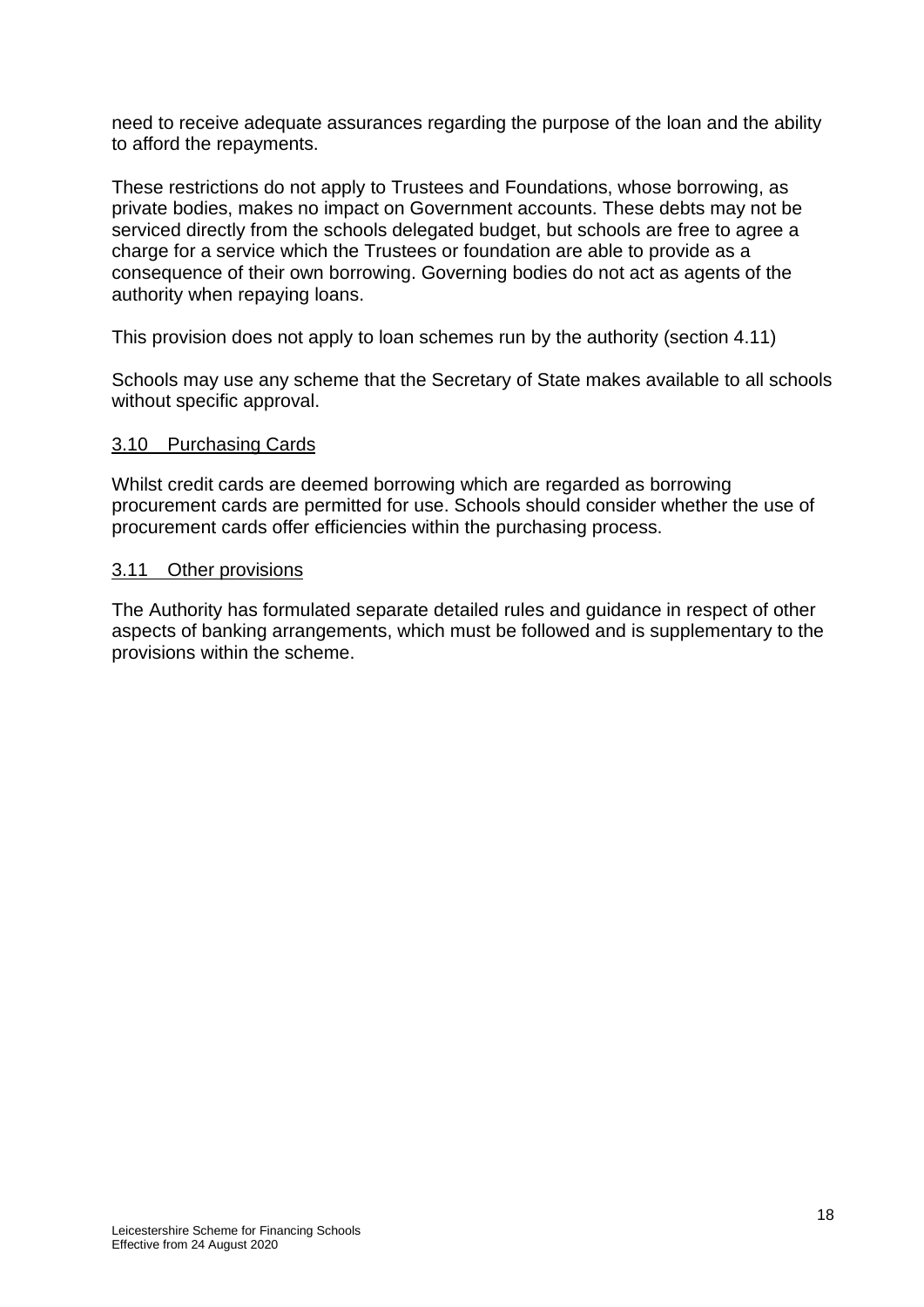# **4. THE TREATMENT OF SURPLUS AND DEFICIT BALANCES ARISING IN RELATION TO BUDGET SHARES**

# 4.1 The right to carry forward surplus balances

Schools carry forward from one financial year to the next any surplus/deficit in net expenditure relative to the school's budget share for the year plus/minus any balance brought forward from the previous year.

# 4.2 Interest on surplus balances

Balances held by the Authority on behalf of schools (i.e. individual school bank accounts) will attract interest as set out within the Guidance for Managing School Bank Accounts issued by the Authority.

### 4.3 Obligation to carry forward deficit balances

Deficit balances will be carried forward by the deduction of the relevant amounts from the following year's budget share

# 4.4 Planning for deficit budgets

*Schools may only plan for a deficit budget in accordance with the terms of para 4.10 below, defined as being where available resources are insufficient to meet planned expenditure. For this purpose the deficit balance will be calculated as the sum of items BO1 – Committed Revenue Balance and BO2 – Uncommitted Revenue Balance as defined in the Consistent Financial Reporting Framework* 

### 4.5 Charging of interest on deficit balances

In normal circumstances interest will be charged on deficit balances. The Authority may waive interest charges. Each case will be considered on its merits. Account will be taken of whether the deficit arose from factors outside of the schools' control.

### 4.6 Writing off deficits

The Authority has no power to write off the deficit balance, or any part of it, of any school.

### 4.7 Balances of closing and replacement schools

Where in a funding period, a school has been established or is subject to a prescribed alteration as a result of the closure of a school, the local authority may add an mount to the budget share of the new or enlarged school to reflect all or part of the unspent budget share (including any surplus carried over from previous funding periods) of the closing school for the funding period in which it closes, except that a surplus transfers to an academy where a school converts to academy status under section 4(1)(a) of the Academies Act 2010.

Where a school records a deficit budget when converting to academy status under section (4)(1)(a) of the Academies Act 2010 that deficit will be eliminated through the use of centrally retained schools budget and approved by the Schools Forum.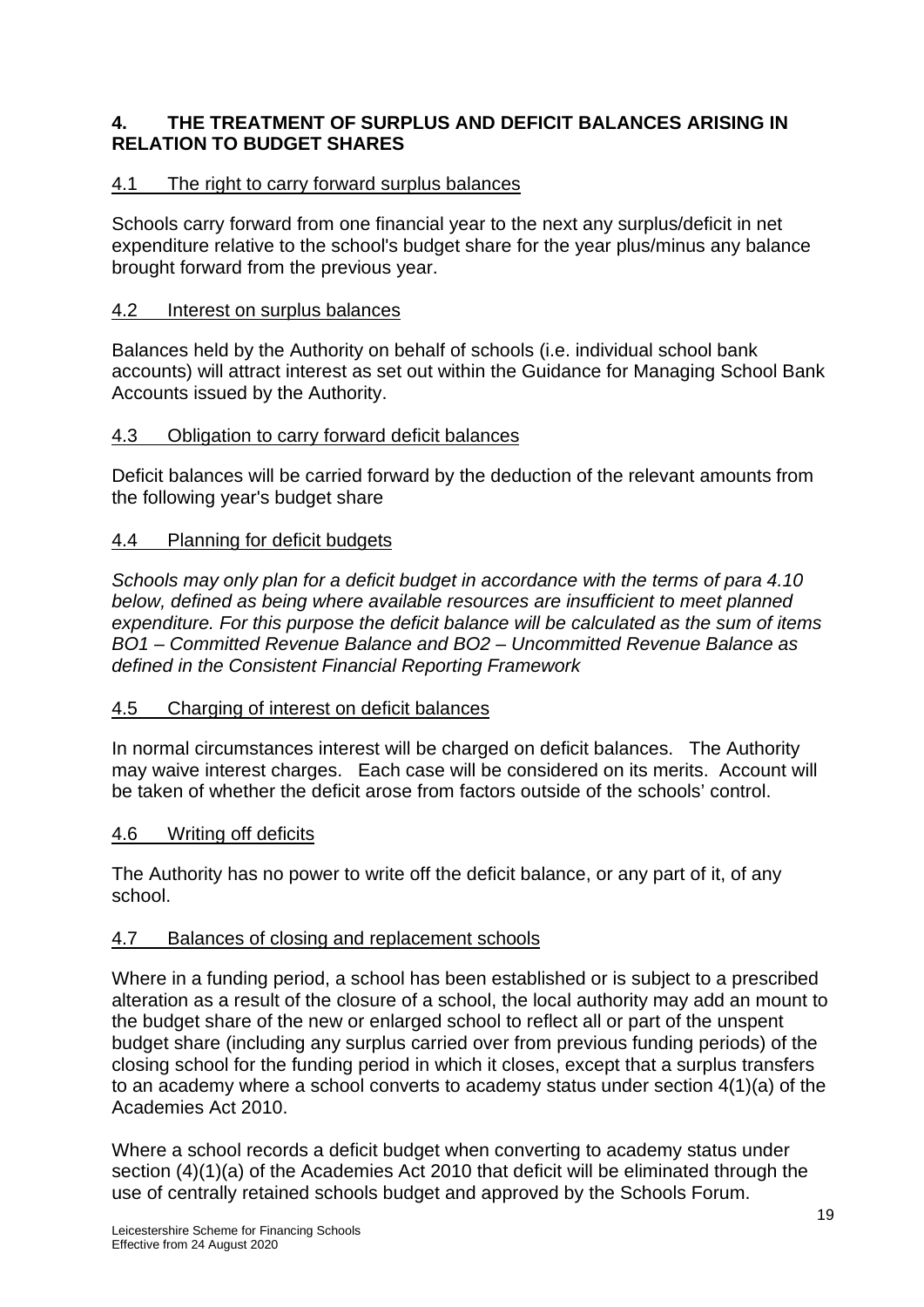However, the Authority has the power under the regulations to take a course, which has the same net effect as transfer for 'replacement' schools. The Authority may transfer sums, which are equal to or less than the balances of relevant closing schools to successor schools.

# 4.8 Support for Schools in Financial Difficulty

Expenditure on special schools, pupil referral units and maintained schools may only be provided from a centrally held budget specified for this purpose from a de-delegated contingency budget only where agreed by the Schools Forum. The authority reserves the ability to provide funding from the high needs block to support schools with exceptional high needs costs.

# 4.9 Borrowing for agreed purposes

The general provision in para 3.9 above forbidding Governing bodies to borrow money shall not apply to schemes run by the Authority as set out in section 4.11 below**.** 

# 4.10 Deficit budget planning (licensed deficits)

All schools must submit a recovery plan to the local authority when their revenue deficit exceeds 5% of their S251 revenue budget for the financial year to which the deficit applies. This threshold will apply to the level of deficit over each of the first three years of the plan. The 5% threshold is a mandatory threshold set by the DfE, the local authority will also seek deficit recovery plans lower than this threshold.

Schools should adhere to any supplementary guidance issued by the local authority for the preparation, submission and monitoring of deficit recovery plans.

The Authority may permit schools to plan for a deficit budget in particular circumstances that are described below:

A school is unable to set a balanced budget in any one financial year due to:

- A deficit arising from the previous financial year.
- Increase / reduction in the number of pupils.
- Changes in the formulae that have a negative financial impact on the school's budget.
- Overall reduction in revenue funding compared to previous financial year.
- Other reasons that have a negative financial impact on the school's budget.

The detailed arrangements applying to this scheme are as set out below:

# **(i) Period of Budget Planning**

A school may plan for a deficit budget for a period of up to five financial years. It is expected that most budget plans will be for two financial years and in extreme circumstances they will extend to between three to five years.

# **(ii) Formal Approval of Budget Plans**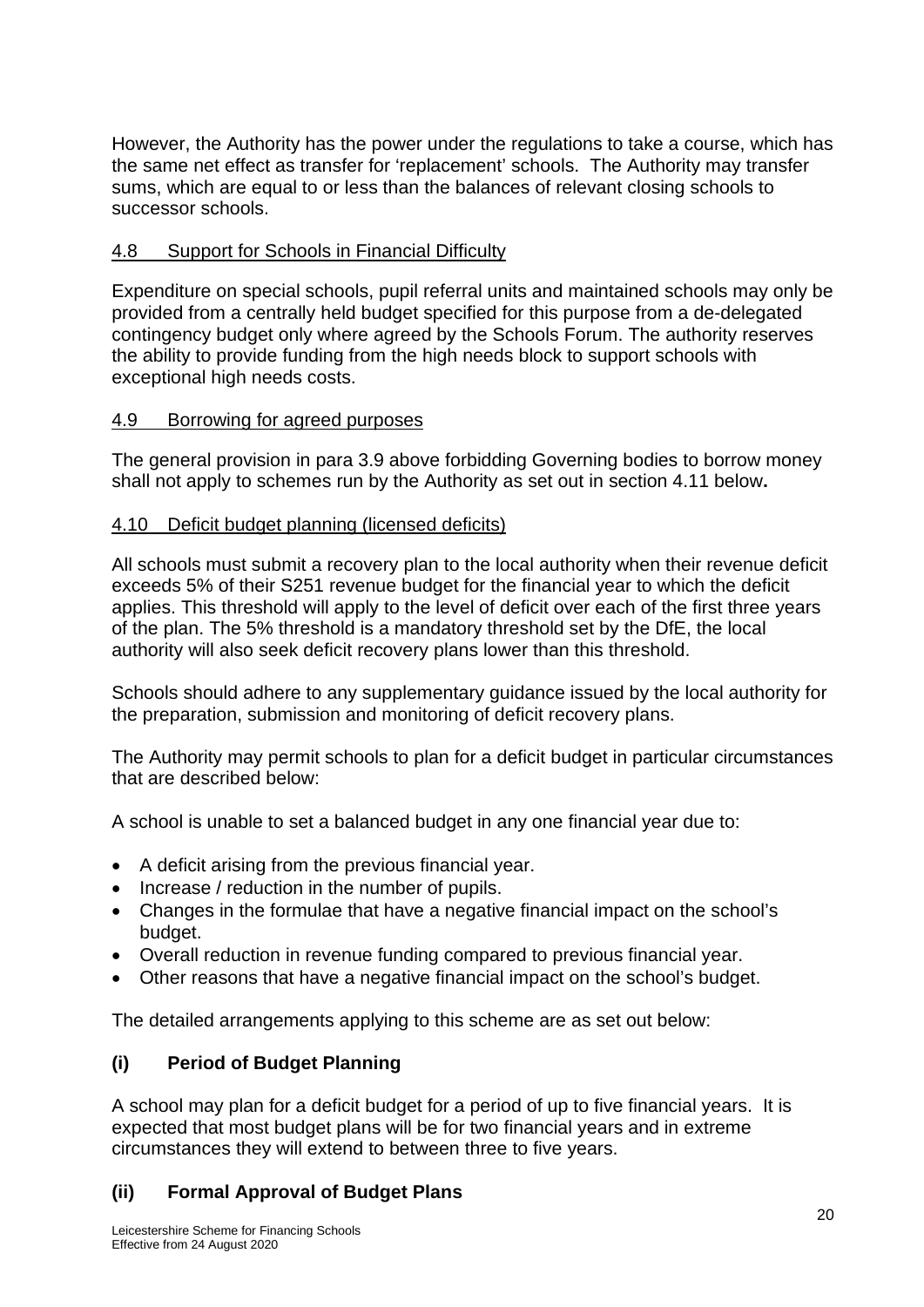Budget plans for a period of up to three financial years will be considered for approval by the Director of Children and Young People's Service. The Cabinet or its nominated representatives will consider any extension to an approved budget plan that takes it over a period of three years for approval.

Budget Plans for a period greater than three years will be considered for approval by the Cabinet or its nominated representatives.

# **(iii) Provision of Information for Budget Planning**

A school needs to provide the following information to the Director of Children and Young People's Service:

- Reasons for planning a deficit budget.
- Annual income and expenditure forecasts for the proposed period of the budget plan.
- Details of the proposed action to reduce budget deficit over the period of the plan (inclusive of financial amounts)

### **(iv) Governing Body Approval**

A governing body is required to formally approve a deficit budget plan prior to it being submitted to the Authority for consideration.

### **(v) Deficit Budget Plan Review**

Once a deficit budget plan is approved the school may be required to financial report to the Authority for monitoring purposes. The financial report should contain references to the progress made on the actions to reduce the financial deficit.

### **(vi) Deficit Amount**

Deficit plans are not expected to exceed 5% of the schools total Section 251 budget amount. The 5% limit may be extended (to a maximum of 10%) where there are extreme circumstances and the school has an action plan to repay the Authority during the agreed period.

### 4.11 Deficit budgets and Academy transfer

The local authority will adhere to statutory guidance and any supplementary guidance issued by the Department for Education (DfE), the Education and Skills Funding Agency (EFSA) or any other appropriate body in determining the appropriate treatment of ay school deficit at the point of transfer to an Academy.

The closing balances of maintained schools on conversion to academy status will are calculated in accordance with the basis defined at paragraph 4.2.1a

### 4.12 Loan schemes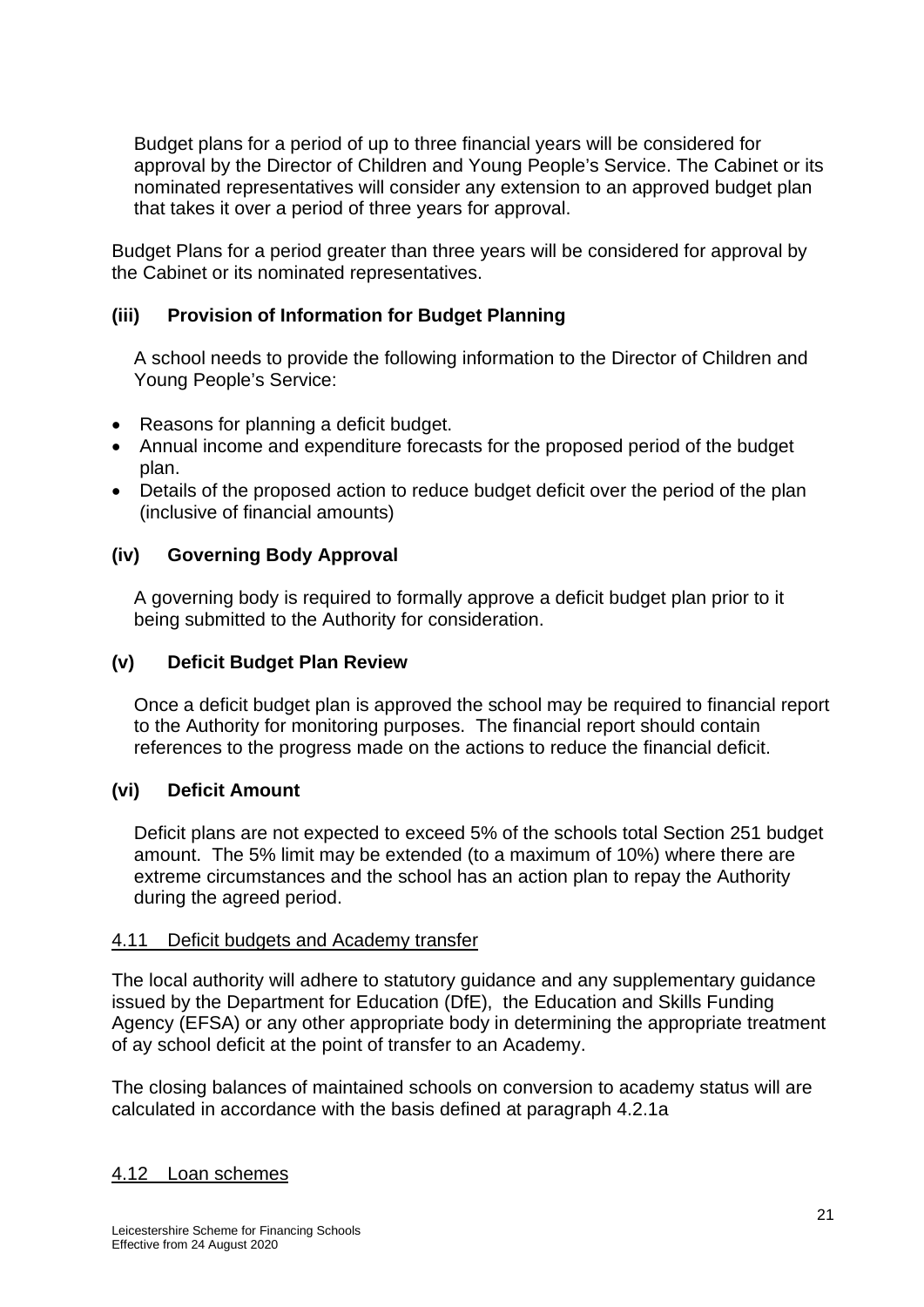The Authority may provide loans to assist schools in spreading the cost over more than one year of large one-off individual items of a capital nature that will have a benefit to the school lasting more than one financial or academic year. Loans may not be used as a means of funding a deficit that has arisen because a school's recurrent costs exceed its current income.

The Secretary of State under powers contained within paragraph 13 (4) (d) of Schedule 1 to the Academies Act 2010 may make a direction to the effect that any loan made to fund a deficit does not transfer, either in full or part, to the new Academy school

The detailed arrangements applying to this scheme are set out below:

- (i) The Authority will consider loan request from schools on the basis of individual merit of each case. The school must be able to clearly demonstrate that:
- loan repayments are affordable
- the school will benefit educationally from the additional expenditure through obtaining a loan
	- (ii) The Authority will charge interest on loans taken out by schools. The rate of interest is 1% below the Nat West Bank PLC's base rate.
	- (iii) The maximum amount of loan outstanding or approved deficit must not exceed 7% of the schools annual revenue budget

Total cumulative loans will not exceed 40% of the Authorities total school balances

Local authority loans will become repayable in full at the point a maintained schools converts to academy status unless the local authority agrees to maintain the former repayment schedule.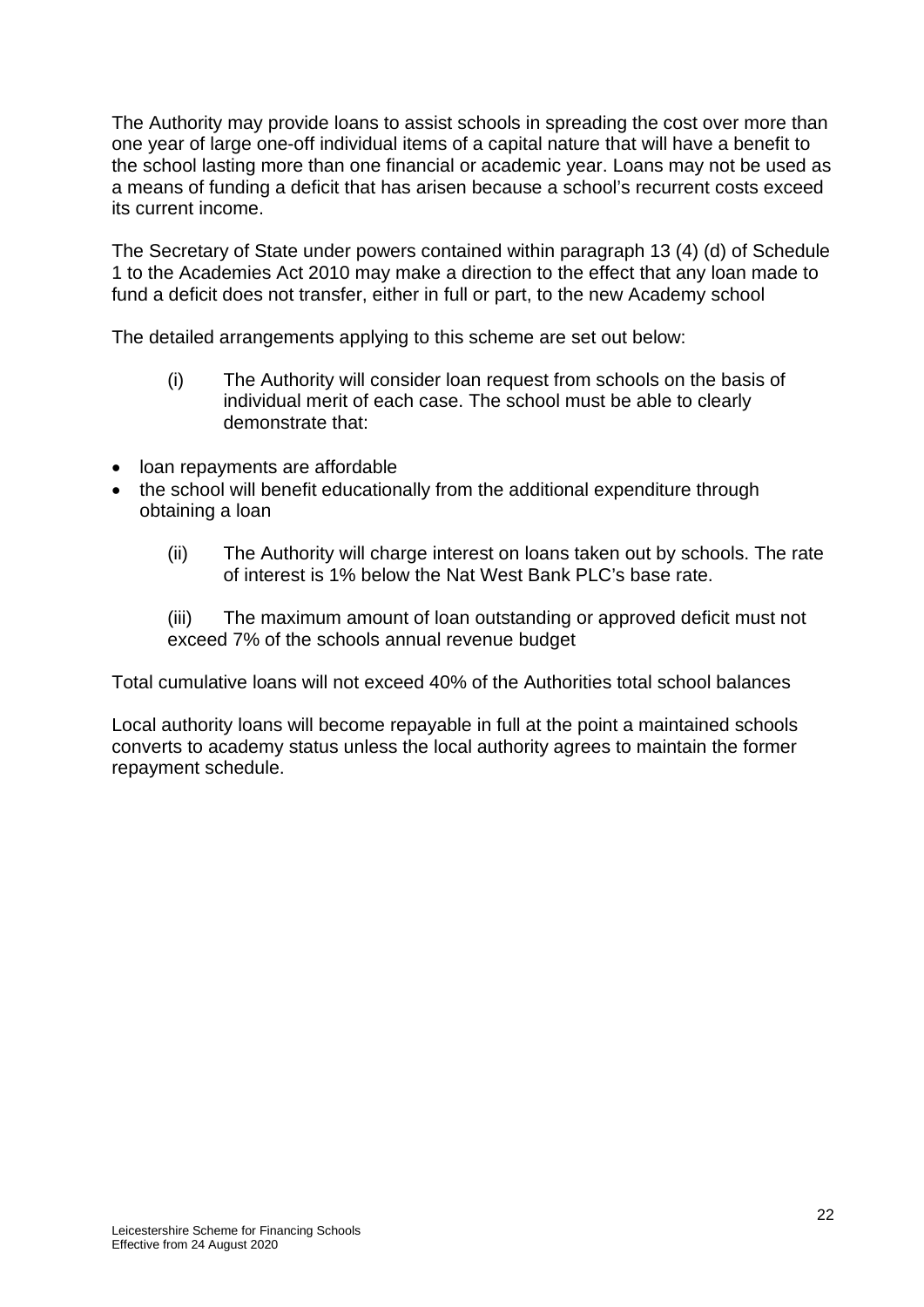# **5. INCOME**

### 5.1 Income from lettings

Schools may retain income from lettings of the school premises that would otherwise accrue to the Authority, subject to alternative provisions arising from any joint use or PFI agreements. Schools are permitted to cross-subsidise lettings for community and voluntary use with income from other lettings, provided the governing body is satisfied that this will not interfere to a significant extent with the performance of any duties imposed on them by the Education Acts, including the requirement to conduct the school with a view to promoting high standards of educational achievement. However, schools whose premises are owned by the Authority shall be required to have regard to directions issued by the Authority as to the use of school premises, as permitted under the School and Standards Framework Act 1998 for various categories of schools. This includes the continuing provision for the Authority to use school facilities on up to two occasions each year for the purpose of meetings arranged by the Authority.

Income from lettings of school premises may not be paid into voluntary or private funds held by the school.

### 5.2 Income from fees and charges

Schools may retain income from fees and charges except where a service is provided by the Authority from centrally retained funds. However, schools are required to have regard to any policy statements on charging produced by the Authority. Governing bodies are required to approve a charging policy under section 23 of the Guide to the Law for School Governors.

Income from boarding charges is collected on behalf of the Authority and should not exceed that needed to provide board and lodging for the pupils concerned.

### 5.3 Income from fund-raising activities

Schools may retain income from fund-raising activities.

### 5.4 Income from the sale of assets

Schools may retain the proceeds of sale of assets except in cases where the asset was purchased with non-delegated funds (in which case it should be for the Authority to decide whether the school should retain the proceeds), or the asset concerned is land or buildings forming part of the school premises and is owned by the Authority.

### 5.5 Administrative procedures for the collection of income

Because of the potential VAT implications of providing services which lead to fees and charges, fund raising activities and the sale of assets, the Authority has established administrative procedures for the collection of income. Schools should have regard to financial procedure rules issued by the Authority.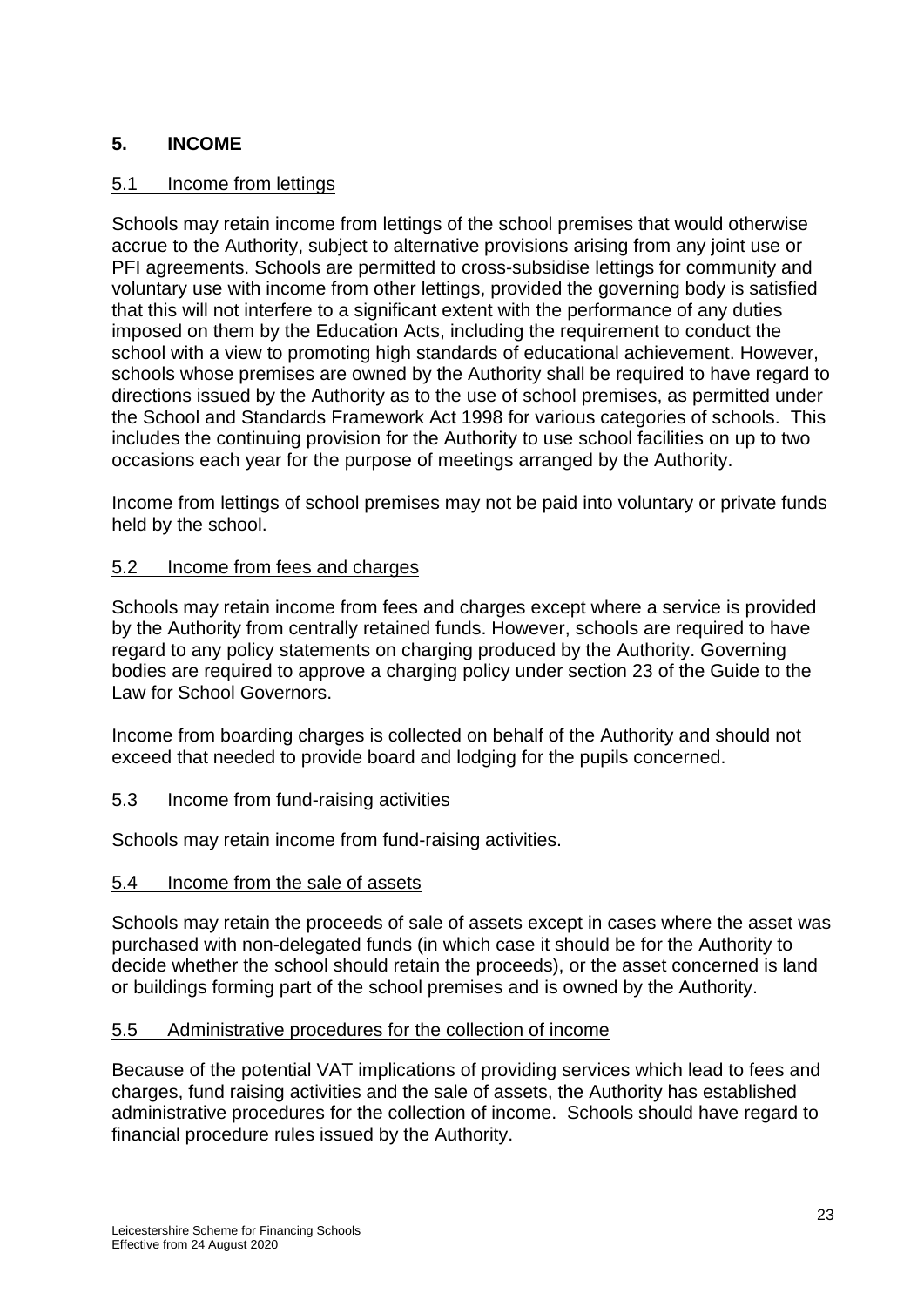# 5.6 Purposes for which income may be used

Income from the sale of assets purchased with delegated funds may only be spent for the purposes of the school.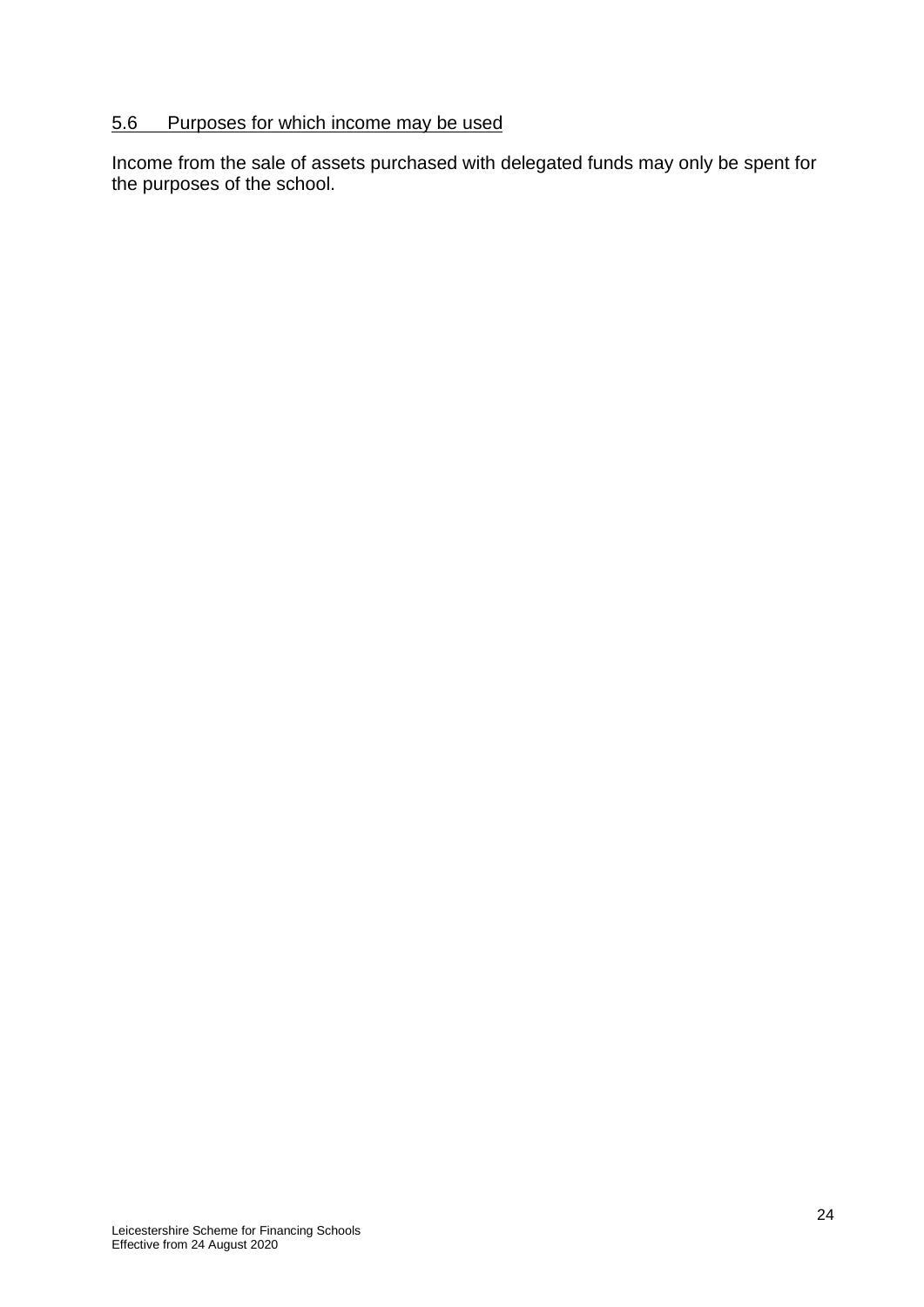# **6 THE CHARGING OF SCHOOL BUDGET SHARES**

#### 6.1 General provision

The budget share of a school may be charged by the Authority without the consent of the governing body only in circumstances set out in 6.2 below, but shall notify a school when it has been done.

Where salaries of school based staff are charged directly to school budgets, the charge is at actual cost.

Schools are reminded that the Authority cannot act unreasonably in the exercise of any power given by this scheme, or it may be the subject of a direction under s.496 of the Education Act 1996.

For each of the circumstances listed the authority must be able to demonstrate that expenditure has been necessarily incurred the expenditure to be charges to the budget share, the position on charging therefore may vary dependent upon the category of school.

In some cases the ability to charge budget shares depends upon the authority having given prior advice to the governing body.

Local authorities may de-delegate funding for permitted services provided this has been approved by the appropriate phase representatives of the Schools Forum.

### 6.2 Circumstances in which charges may be made

- 6.2.1 Where premature retirement costs have been incurred without the prior written agreement of the Authority to bear such costs (the amount chargeable being only the excess over any amount agreed by the Authority).
- 6.2.2 Other expenditure incurred to secure resignations where the school had not followed Authority advice.
- 6.2.3 Awards by courts and employment tribunals against the Authority, or out of court settlements arise as a result of action or inaction by the governing body that is contrary to advice that has been given by the Authority.
- 6.2.4 Expenditure by the Authority in carrying out health and safety work or capital expenditure for which the Authority is liable where funds have been delegated to the governing body for such work, but the governing body has failed to carry out the required work.
- 6.2.5 Expenditure by the Authority incurred in making good defects in building work funded by capital spending from schools' budget shares, where the premises are owned by the Authority or the school has voluntary controlled status.
- 6.2.6 Expenditure incurred by the Authority in insuring its own interests in a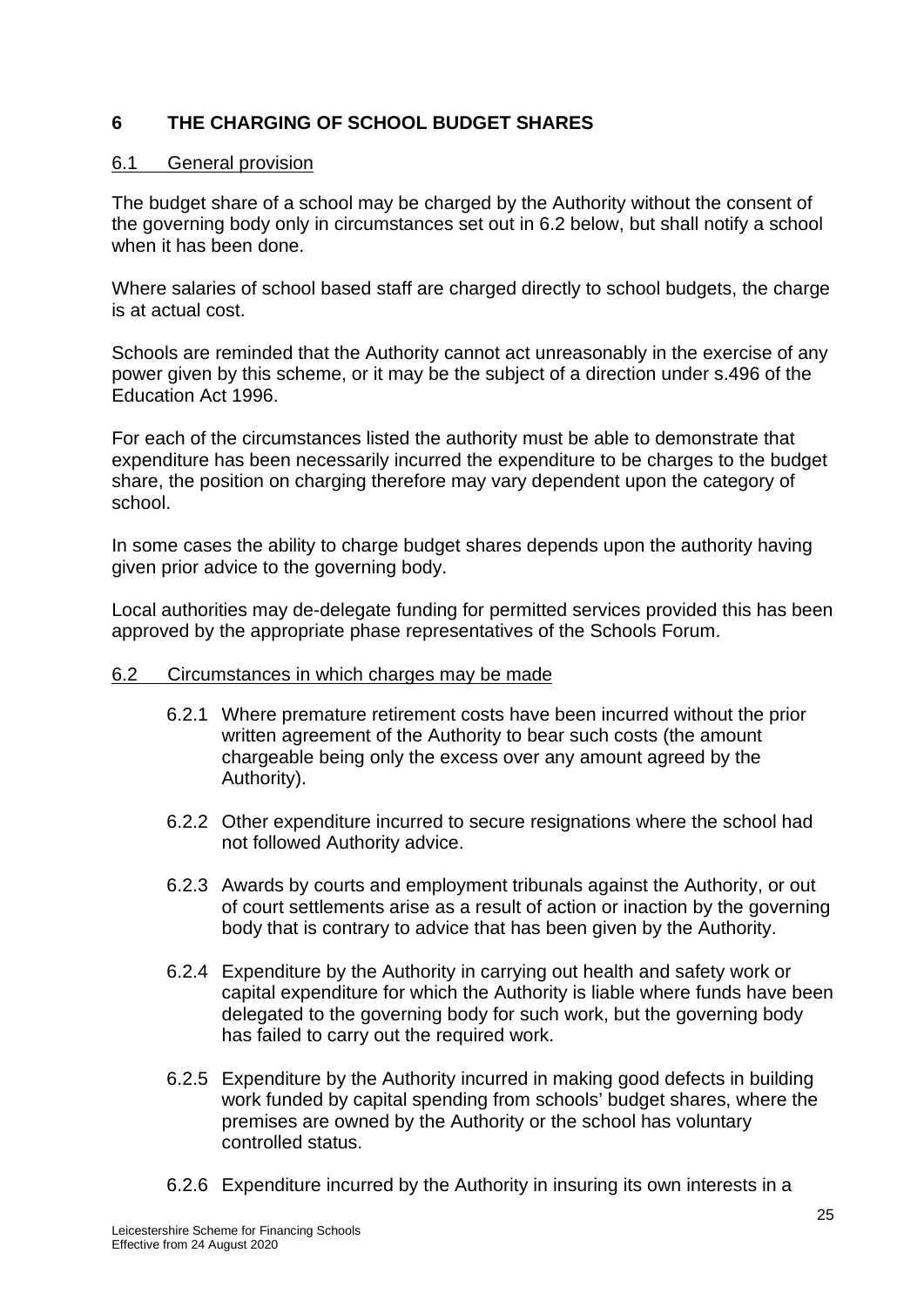school where funding has been delegated but the school has failed to demonstrate that it has arranged cover at least as good as that which would be arranged by the Authority.

- 6.2.7 Recovery of monies due from a school for services provided to the school, where a dispute over the monies due has been referred to the Director of Children and Young People's Service and the result is that monies are owed by the school to the Authority.
- 6.2.8 Recovery of penalties or charges imposed on the Authority by the Board of Inland Revenue, the Contributions Agency or HM Revenue and Customs, Teachers' Pensions, the Environment Agency and other statutory bodies as a result of school negligence and/or failure to abide to statutory guidance and procedures.
- 6.2.9 Correction of Authority errors in calculating charges to a budget share (e.g. pension deductions), but subject to the Authority not being able to charge in respect of errors that occurred more than 2 years previous to their being identified.
- 6.2.10 Additional transport costs incurred by the Authority arising from decisions by the governing body on the length of the school day, and failure to notify the Authority of non-pupil days resulting in unnecessary transport costs.
- 6.2.11 Legal costs that are incurred by the Authority as a result of legal actions that arise because the governing body did not accept the advice of the Authority.
- 6.2.12 Costs of necessary health and safety training for staff employed by the Authority, where funding for training has been delegated but the necessary training not carried out.
- 6.2.13 Compensation paid to a lender where a school enters into a contract for borrowing beyond its legal powers, and the contract is of no effect.
- 6.2.14 Cost of work done in respect of teachers pensions remittance and records for schools using non-Authority payroll contractors, the charge to be the minimum needed to meet the cost of the Authority's compliance with its statutory obligations.
- 6.2.15 Costs incurred by the Authority in securing provision specified in an Education, Health and Care Plan where the governing body of a school fails to secure such provision despite the delegation of funds in respect of low cost high incidence SEN and / or specific funding for a pupil with high needs.
- 6.2.16 Costs incurred by the Authority due to submission by the school of incorrect data.
- 6.2.17 Recovery of amounts spent from specific grants on ineligible purposes.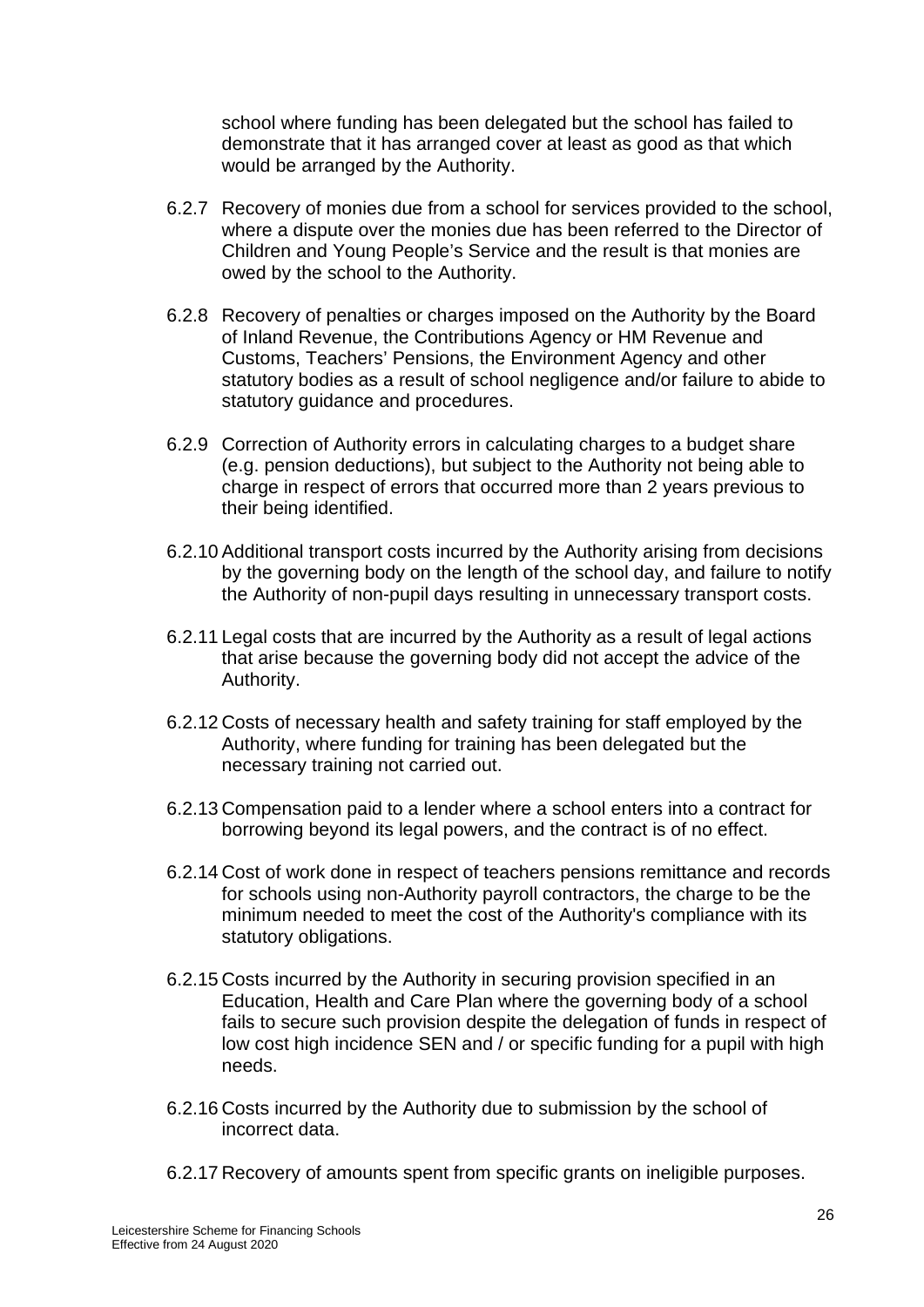- 6.2.18 Costs incurred by the Authority as a result of the governing body being in breach of the terms of a contract.
- 6.2.19 Costs incurred by the Authority where a school enters into a lease arrangement without the prior approval of the Authority.
- 6.2.20 Costs incurred by the authority or another school as a result of a school withdrawing from a cluster arrangement, for example where this has funded staff providing services across the cluster.
- 6.2.21 Costs incurred by the authority in administering admissions appeals, where the local authority is the admissions authority and the funding for admission appeals has been delegated to all schools as part of their formula allocation.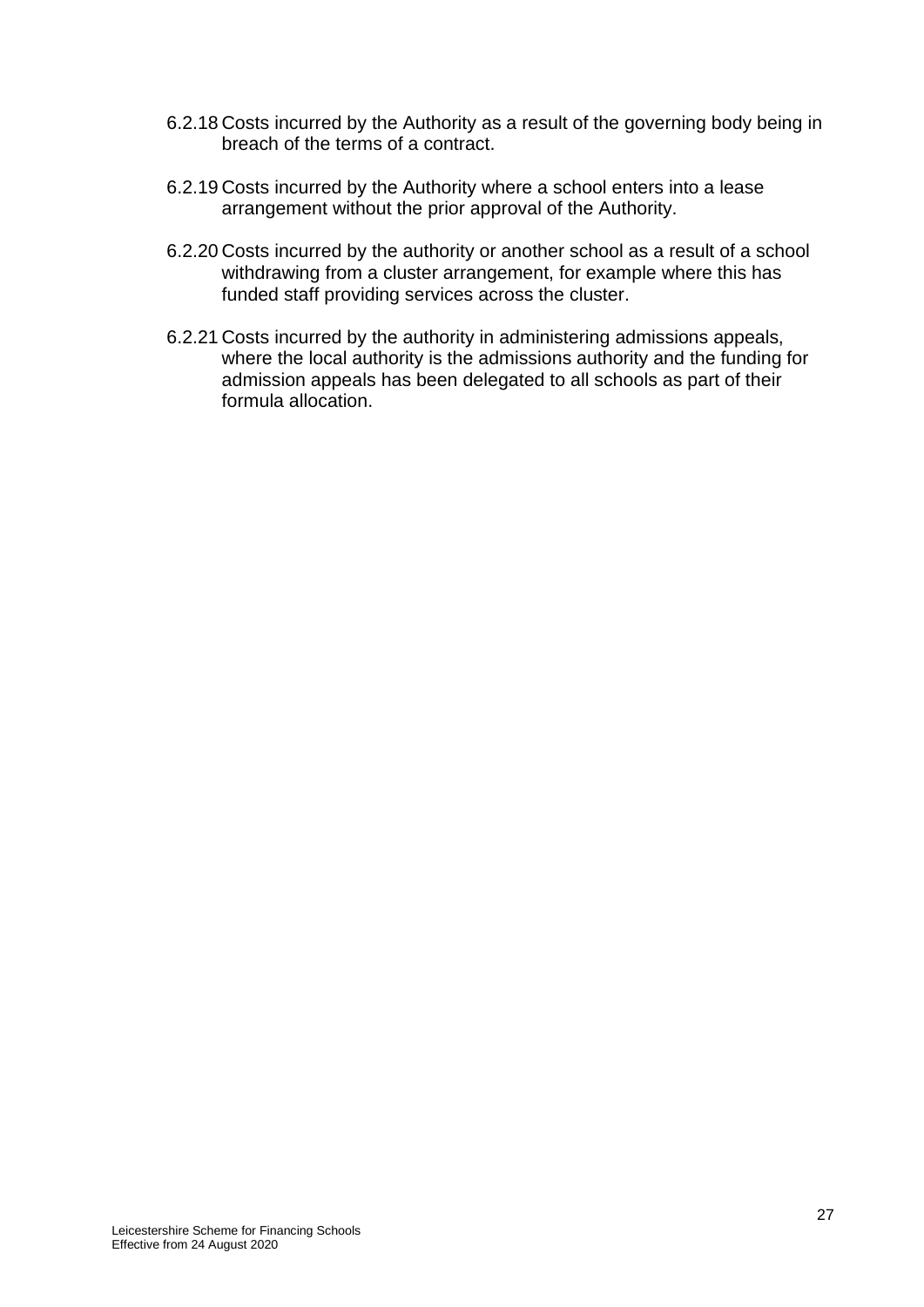# **7. TAXATION**

# 7.1 Value Added Tax

HM Revenue and Customs have agreed that VAT incurred by schools when spending any funding made available by the authority is treated as being incurred by the authority and qualifies for reclaim by the authority. This does not include expenditure by the governors of a voluntary aided school when carrying out their statutory responsibilities to maintain the external fabric of their buildings. See also section 13 – community facilities.

The Authority has established procedures to enable schools to utilise the Authority's ability to reclaim VAT on expenditure relating to non-business activity. Amounts reclaimed through these procedures will be passed back to the school. Separate supplementary guidance is issued by the Authority.

### 7.2 External Grants

The activities to be delivered by the grant may impact upon the VAT recovery ability of the local authority. Schools should seek advice from the local authority's VAT Officer where external funding sources such as grants are being sought before entering into any agreement. Schools should also be aware of the issues of contingent liabilities.

### 7.3 CITS (Construction Industry Scheme)

Schools are required to abide by procedures issued by the Authority in connection with CIS.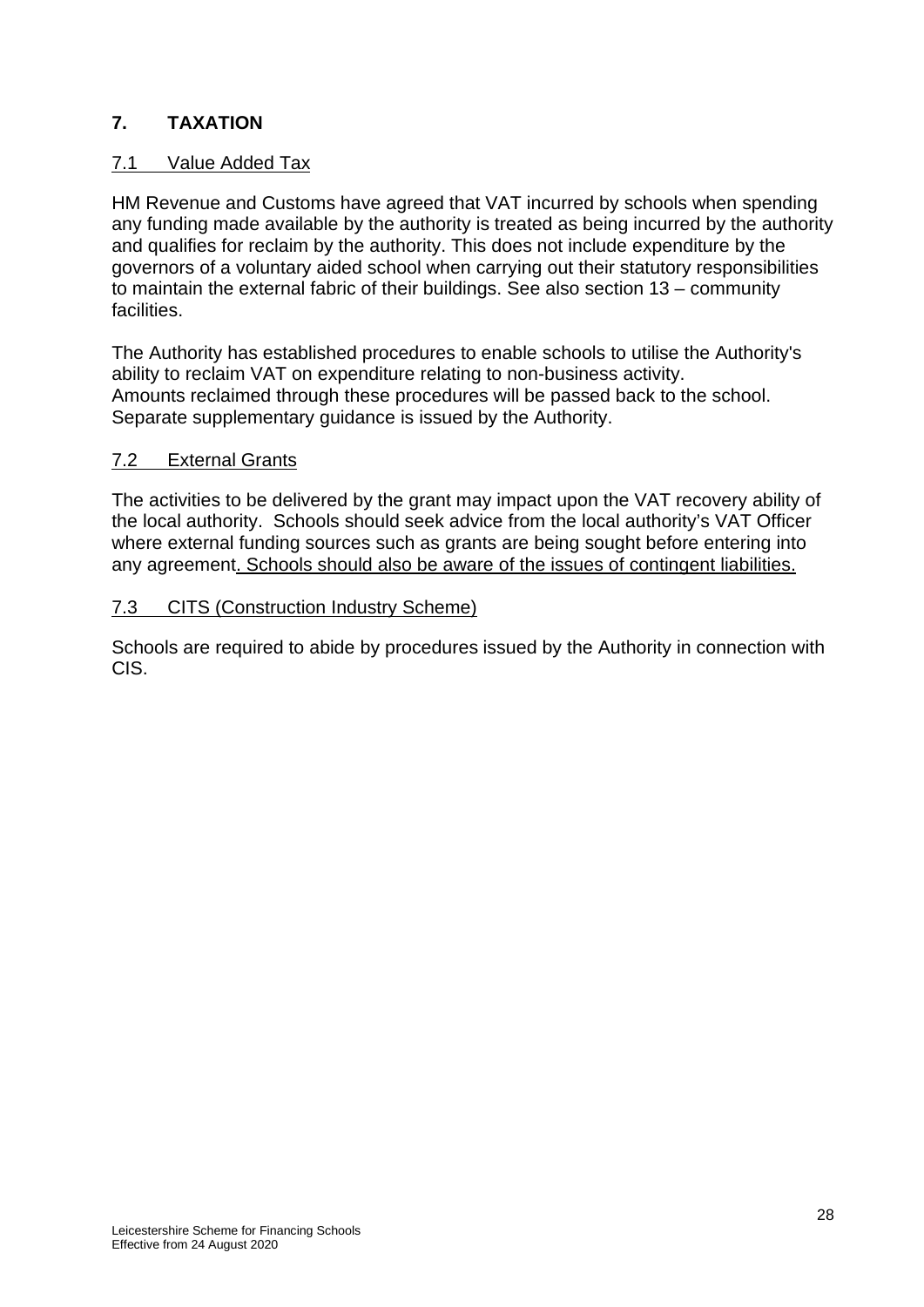# **8. THE PROVISION OF SERVICES AND FACILITIES BY THE AUTHORITY**

### 8.1 Provision of services from centrally retained budgets

The Authority shall determine on what basis services from centrally retained funds will be provided to schools, including existing Premature Retirement Costs and redundancy payments for school based staff. The Authority is debarred from discriminating in its provision of services on the basis of categories of schools except where (a) funding has been delegated to some schools only or (b) such discrimination is justified by differences in statutory duties.

### 8.2 Timescales for the provision of services bought back from the Authority using delegated budgets

The term of any arrangement with a school starting on or after 1 April 1999 to buy services or facilities from the Authority shall be limited to a maximum of three years from the inception of the scheme or the date of the agreement, whichever is the later, and periods not exceeding five years for any subsequent agreement relating to the same services. However contracts for the supply of catering services may be extended to a period of seven years.

Where services have been delegated to schools, the Authority is required to offer its services at prices which are intended to generate income which is no less than the cost of providing those services. (i.e. at break-even or a surplus)

### 8.3 Packaging

The Authority may provide any services for which funding has been delegated. But where the Authority is offering the service on a buyback basis it must do so in a way that does not unreasonably restrict schools' freedom of choice among the services available. Where practicable, buyback will include provision on a service-by-service basis as well as in packages of services.

### 8.4 Service level agreements

- 8.4.1 If services or facilities are provided under a service level agreement whether free or on a buyback basis - the terms of any such agreement starting on or after the inception of the scheme will be reviewed at least every three years if the agreement lasts longer than that.
- 8.4.2 Services, if offered at all by the Authority, shall be available on a basis that is not related to an extended agreement, as well as on the basis of such agreements.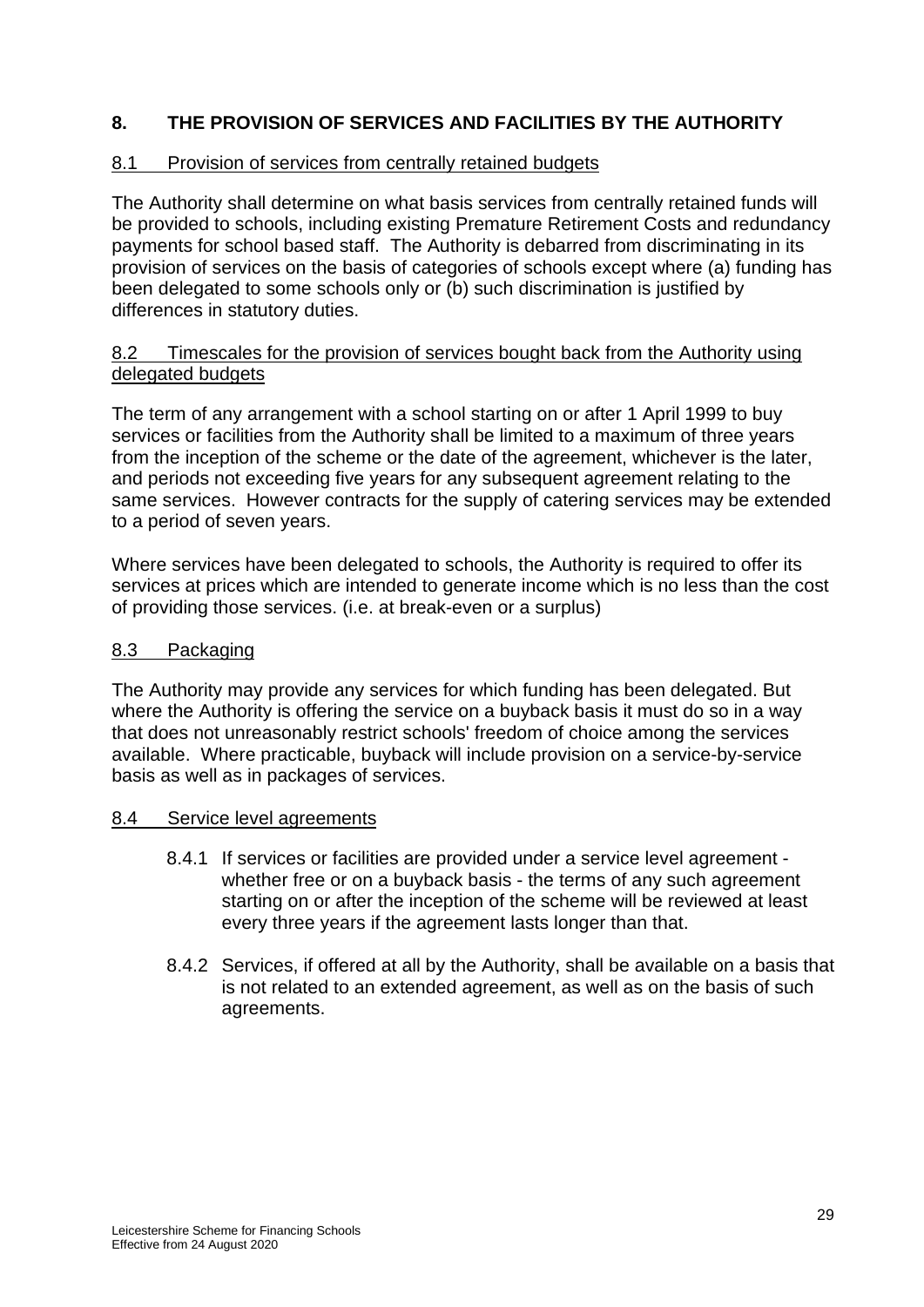8.4.3 Centrally arranged premises and liability insurance are excluded from these requirements as to service supply, as the limitations envisaged may be impractical for insurance purposes.

#### 8.5 Teachers' Pensions

In order to ensure that the performance of the duty on the Authority to supply Teachers Pensions with information under the Teachers Pensions Regulations 1997, the following conditions are imposed on the Authority and governing bodies of all maintained schools covered by this Scheme in relation to their budget shares.

The conditions only apply to governing bodies of maintained schools that have not entered into an arrangement with the Authority to provide payroll services.

A governing body of any maintained school, whether or not the employer of the teachers at such a school, which has entered into any arrangement or agreement with a person other than the Authority to provide payroll services, shall ensure that any such arrangement or agreement is varied to require that person to supply salary, service and pensions data to the Authority which the Authority requires to submit its annual return of salary and service to Teachers' Pensions and to produce its audited contributions certificate. The Authority will advise schools each year of the timing, format and specification of the information required. A governing body shall also ensure that any such arrangement or agreement is varied to require that Additional Voluntary Contributions (AVC's) are passed to the Authority within the time limit specified in the AVC scheme. The governing body shall meet any consequential costs from the school's budget share.

A governing body of any maintained school, which directly administers its payroll shall supply salary, service and pensions data to the Authority which the Authority requires to submit its annual return of salary and service to Teachers' Pensions and to produce its audited contributions certificate. The Authority will advise schools each year of the timing, format and specification of the information required from each school. A governing body shall also ensure that Additional Voluntary Contributions (AVC's) are passed to the Authority within the time limit specified in the AVC scheme. The governing body shall meet any consequential costs from the school's budget share.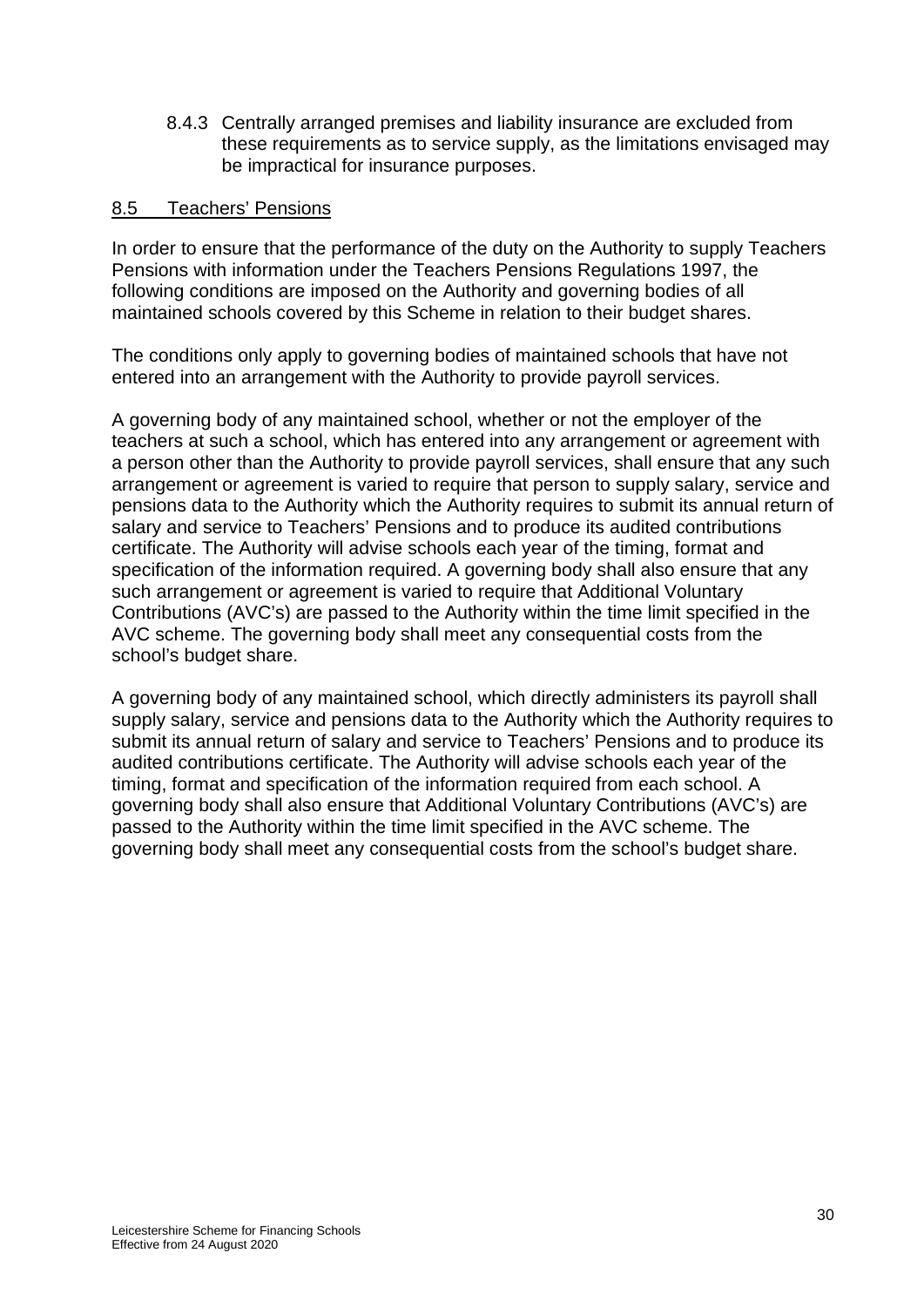# **9. PFI/PPP**

The Authority shall have the power to issue regulations from time to time relating to PFI/PPP projects. Amongst other issues these may deal with the reaching of agreements with the governing bodies of schools as to the basis of charges relating to such schemes; and the treatment of monies withheld from contractors due to poor performance.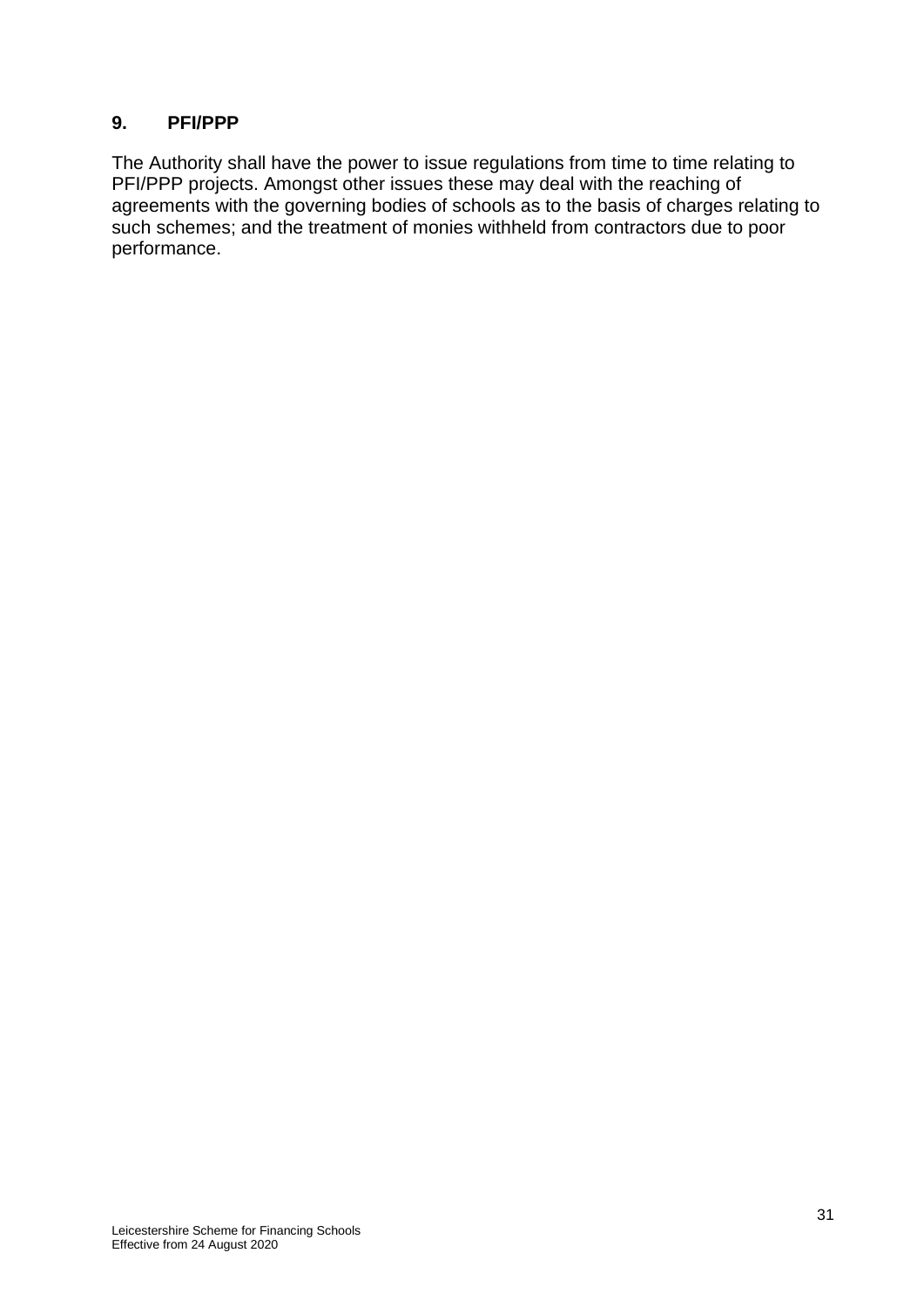### **10. INSURANCE**

#### 10.1 Insurance cover

From April 1 2020 Schools may join the Secretary of State's risk protection arrangement (RPA). Schools may do this individually when any insurance contract of which they are part expires.

Schools may join the RPA collectively by agreeing de-delegation of funding annually through the Schools Forum when setting the Schools Budget in February.

Where funds for insurance are delegated to any school, the Authority will require the school to demonstrate that cover relevant to an local authorities insurable interests, under a policy arranged by the governing body, is at least as good as the relevant minimum cover arranged by the Authority**.** If the Authority has to make arrangements to obtain additional cover, the costs will be charged to the schools' delegated budgets.

The cost of insurance related to the exercise of the Community Facilities power cannot be met from the schools delegated school budget.

Further information on appropriate levels of cover for schools making their own arrangements can be obtained from the County Council's Insurance Section.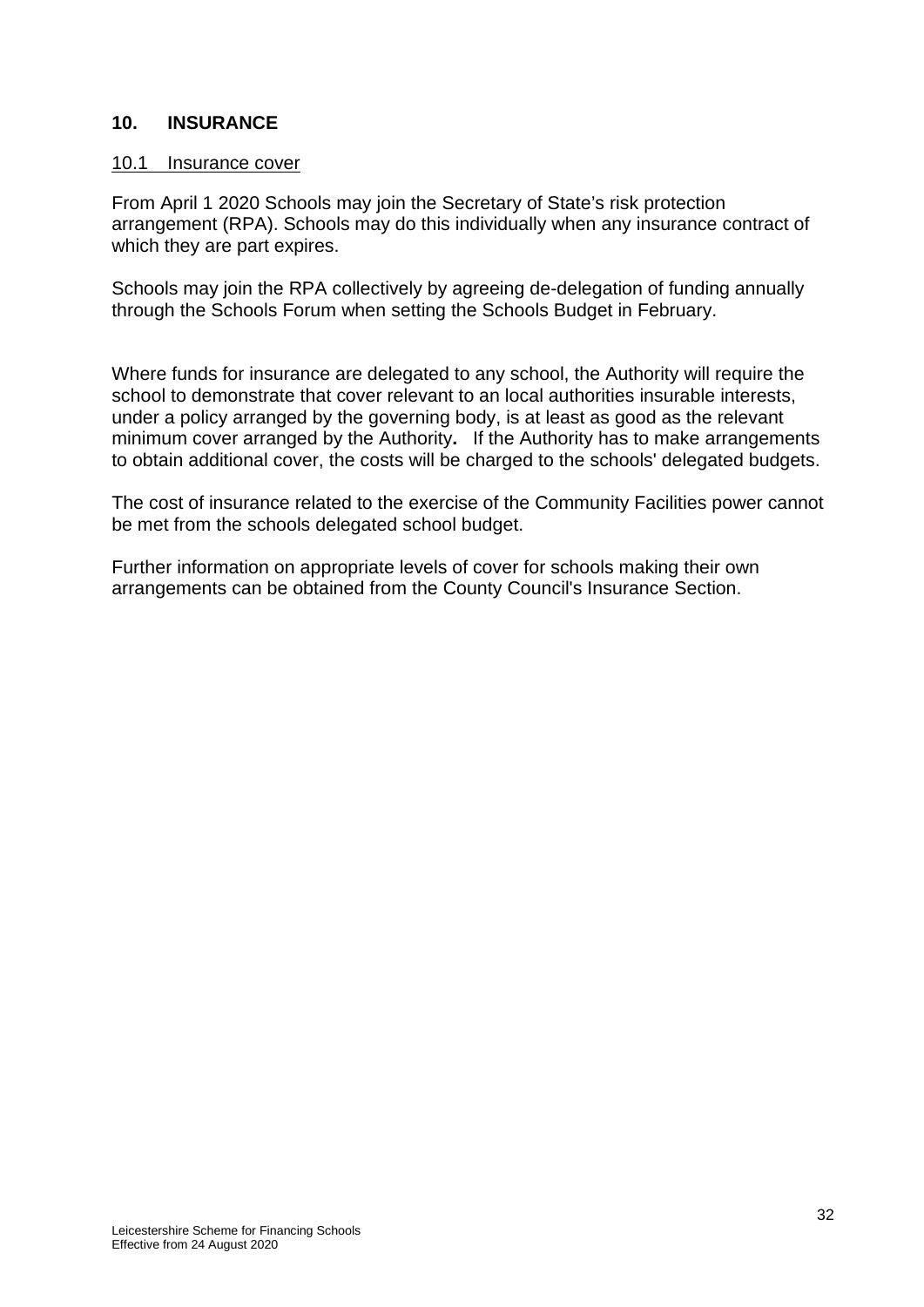# **11. MISCELLANEOUS**

#### 11.1 Right of access to information

Governing bodies shall supply to the Authority all financial and other information which might reasonably be required to enable the Authority to satisfy itself as to the school's management of its delegated budget share, or the use made of any central expenditure by the Authority (e.g. earmarked funds) on the school, or to meet any statutory / other reporting requirements of the County Council.

#### 11.2 Liability of governors

Under s.50(7) of the School Standards and Framework Act 1998 the governing body is a corporate body, governors of maintained schools will not incur personal liability in the exercise of their power to spend the schools delegated budget share provided they act in good faith.

#### 11.3 Governors' expenses

The Authority shall have the power to delegate to the governing body of a school yet to receive a delegated budget, funds to meet governors' expenses

Only allowances in respect of purposes specified in regulations may be paid to governors from a school's delegated budget share. Schools are expressly forbidden from paying any other allowances to governors. Where expenses are paid an annual report should be presented to the governing body detailing all payments.

Schools are also barred from payment of expenses duplicating those paid by the Secretary of State to additional governors appointed by him to schools under special measures.

### 11.4 Responsibility for legal costs

Legal costs incurred by the governing body, although the responsibility of the Authority as part of the cost of maintaining the school unless they relate to the statutory responsibility of aided school governors for buildings, may be charged to the school's budget share unless the governing body acts in accordance with the advice of the Authority.

#### 11.5 Health and Safety

In expending the school's budget share, governing bodies are required to have due regard to duties placed on the Authority in relation to health and safety, and the Authority's policy on health and safety matters in the management of the budget share.

#### 11.6 Right of attendance for Chief Finance Officer

Governing bodies are required to permit the Chief Finance Officer (or a representative of the Chief Finance Officer) of the Authority to attend meetings of the governing body at which any agenda items are relevant to the exercise of her or his responsibilities.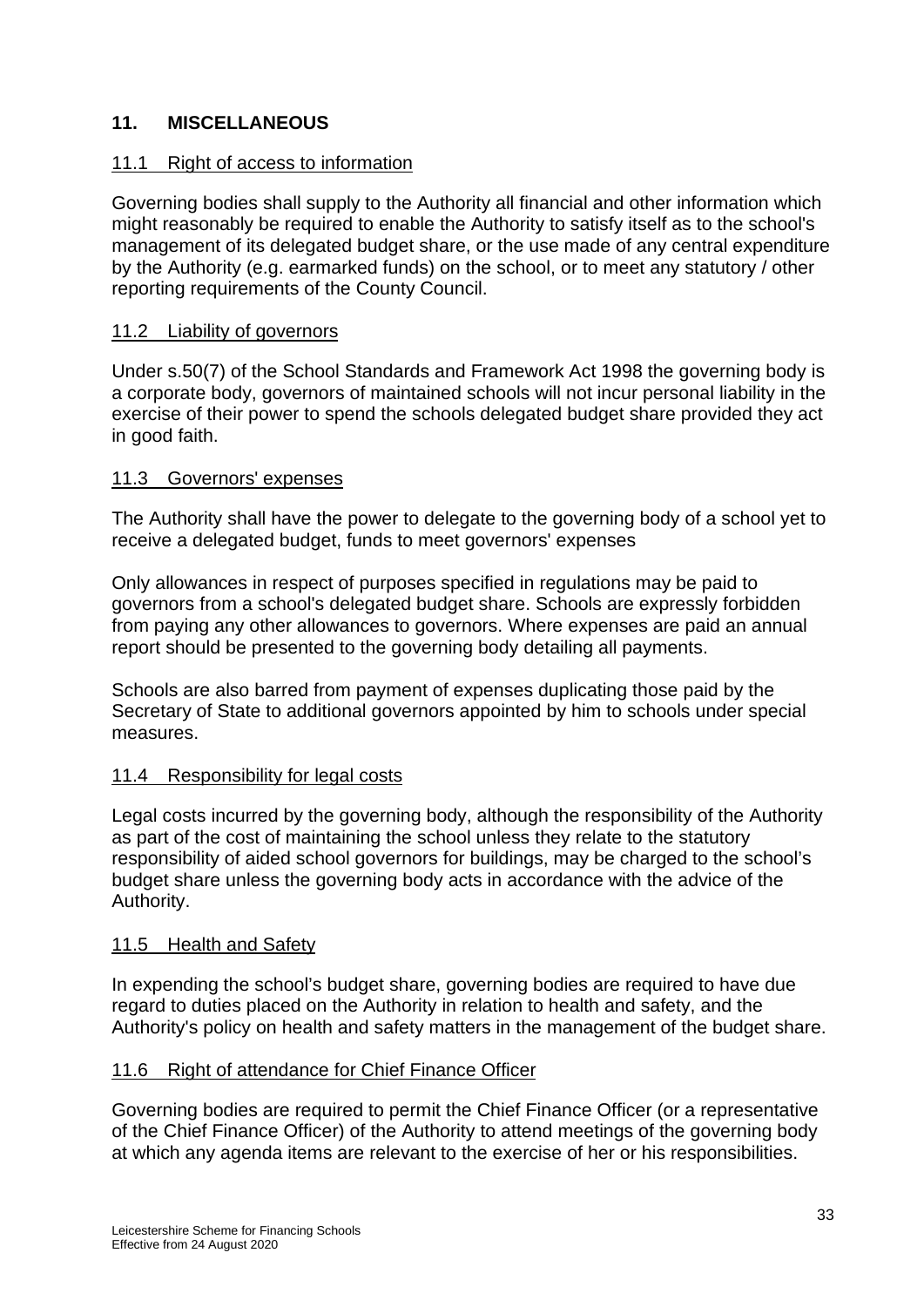The Chief Finance Officer's attendance shall normally be limited to items that relate to issues of probity or overall financial management and shall not be regarded as routine*.*  Prior notice of attendance will be given unless it is impracticable to do so.

#### 11.7 Delegation to new schools

The Authority is empowered to delegate selectively and optionally to the governing bodies of schools, which have yet to receive delegated budgets.

The Authority has the power to delegate some spending powers to a temporary governing body of a new school before it has a delegated budget.

### 11.8 Special Educational Needs

Governing Bodies are required to use their best endeavours in spending the budget share, to meet the Special Educational Needs of all pupils on the school's roll.

The Authority is committed to making appropriate provision for pupils with special needs irrespective of whether the individual pupil has an Education, Health and Care Plan. For the majority of pupils, this provision is funded through schools' delegated budgets.

The authority provides schools with an annual calculation of its notional SEN budget, this however should not be seen as either expected expenditure or an expenditure target. It is for governing bodies to determine the appropriate level of expenditure to meet the needs of all pupils on the school roll.

### 11.9 Interest on late payments

Schools are reminded that the County Council has a statutory duty under the Late Payment of Commercial Debt (Interest) Act 1998, to pay its creditors within thirty days of the amount being due or as contractually specified.

#### 11.10 'Whistleblowing'

The procedure for persons working at a school or school governors who wish to complain about financial management or financial propriety at the school, and how such complaints will be dealt with are contained in guidance issued by the Authority.

### 11.11 Child Protection

Where child protection issues are concerned, there is likely to be a need for schools to release staff to attend child protection case conferences and other related events. The Authority has not retained any funding centrally for this item and therefore funding for this activity is contained within the overall delegation of funds to schools.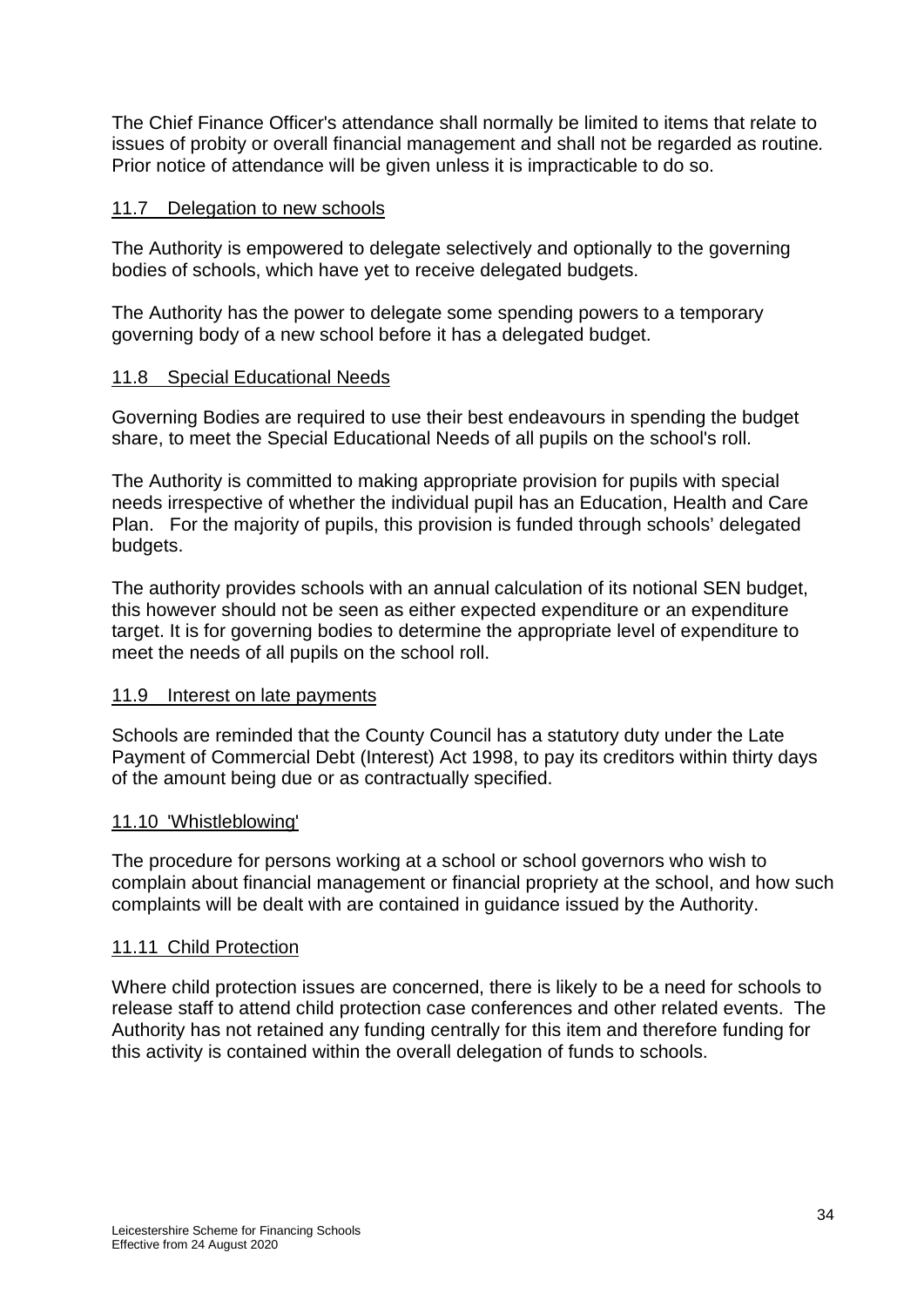# 11.12 Risk Management

Schools should identify and record risks within their school through the maintenance of a risk register. This should identify the key risks that may affect the day to day and future running of the school and consider operational, financial, and political risks alongside the mitigating actions to be delivered. The risk register should be kept under regular review by the governing body.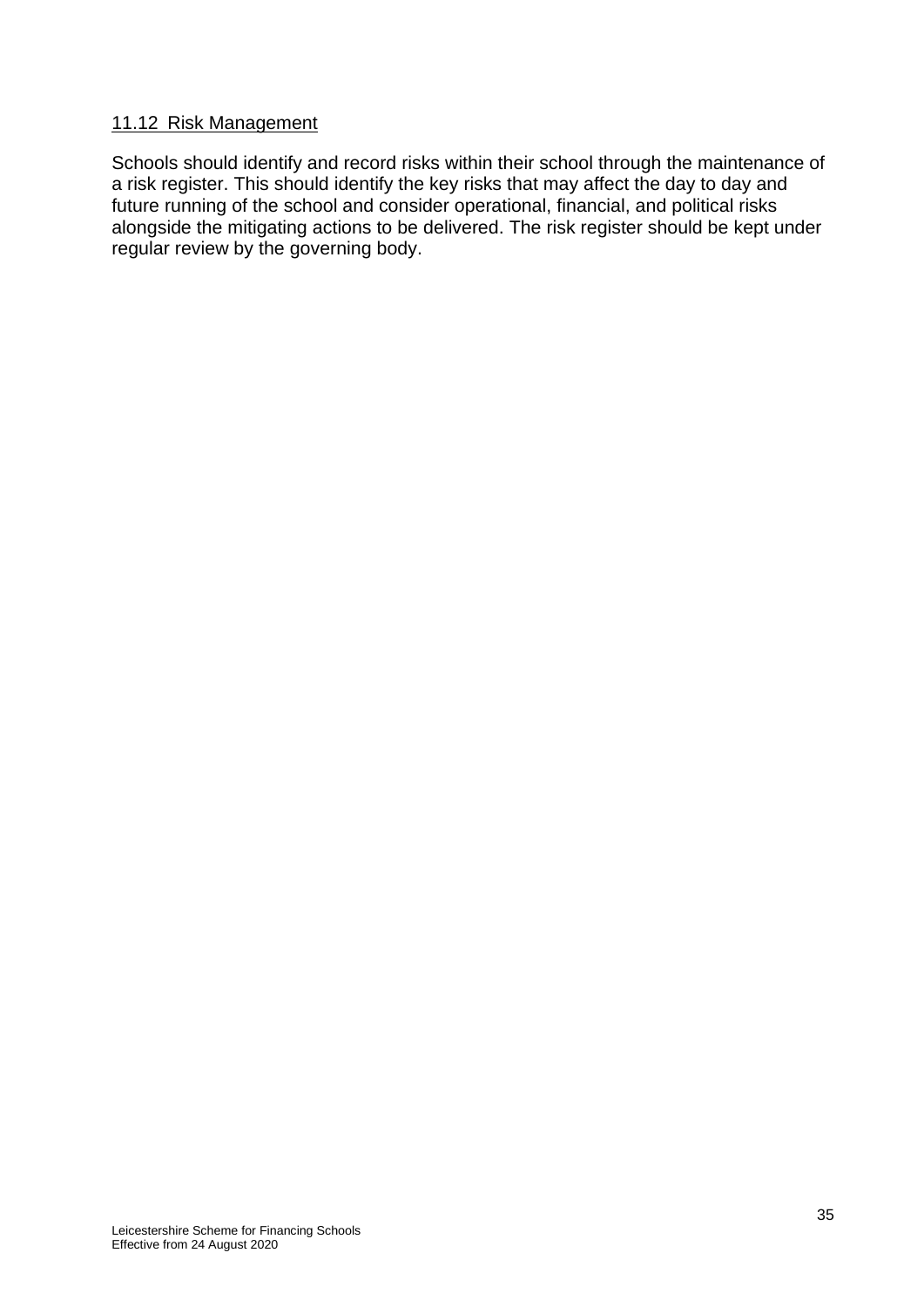# **12. RESPONSIBILITY FOR REPAIRS AND MAINTENANCE**

### 12.1 Delegation to Schools

The Authority delegates all funding for repairs and maintenance to schools. Capital expenditure is retained by the Authority with the exception of Devolved Formula Capital.

Expenditure may be treated as capital only if it fits the definition of capital used by the local authority for financial accounting purposes which is in line with the CIPFA Code of Practice on Local Authority Accounting.

### 12.2 Voluntary Aided Schools

For voluntary aided schools, the liability for repairs and maintenance (albeit by delegation of funds through the budget share) is the same as for other maintained schools, and no separate list of responsibilities is necessary for such schools. However, eligibility for capital grant from the Secretary of State for capital works at voluntary aided schools depends upon the di minimis limit applied by the DfE to categorises such work, not the di minimis limit used by the authority.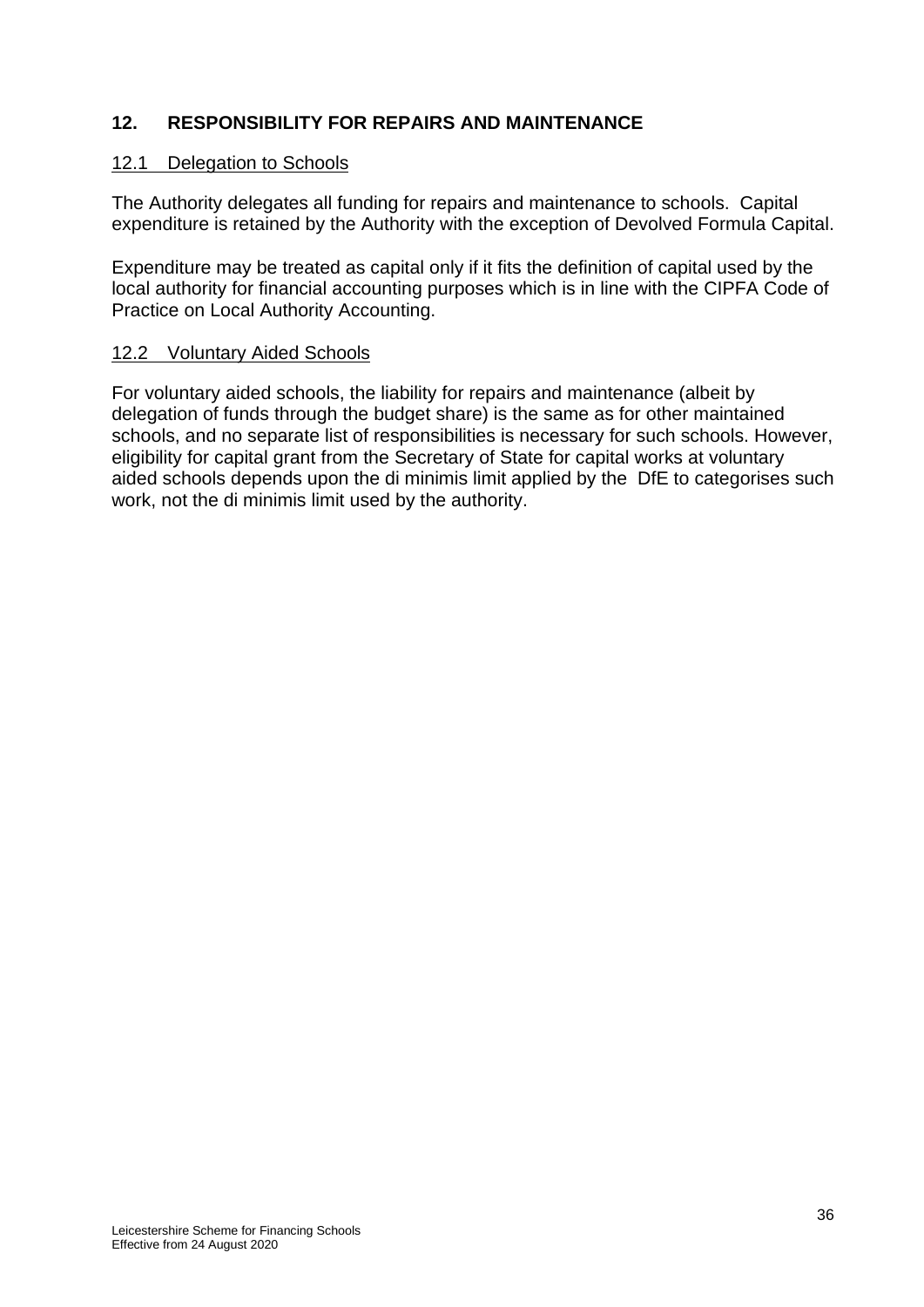# **13. COMMUNITY FACILITIES**

### 13.1 Introduction

Schools which choose to exercise the power conferred by s.27(1) of the Education Act 2002 to provide community facilities will be subject to a range of controls. First, regulations made under s.28(2), if made, can specify activities which may not be undertaken at all under the main enabling power. Secondly, the school is obliged to consult its authority and have regard to advice from the authority. Thirdly, the Secretary of State issues guidance to governing bodies connected with exercise of the power, and a school must have regard to that.

However, under Section 28 (1), the main limitations and restrictions on the power will be in the maintaining local authorities scheme for financing schools made under Section 48 of the School Standards and Framework Act 1998 as amended by paragraph 2 of Schedule 3 to the Education Act 2002. This amendment extends the coverage of schemes to the powers of Governing Bodies to provide community facilities.

Schools are therefore subject to the prohibitions, restrictions and limitations set out in the following section of this scheme.

This section of the scheme does not extend to joint-use arrangements; transfer of control agreements, or agreements between the Authority and schools to secure the provision of adult & community learning.

Mismanagement of the community facilities power can be grounds for the suspension of the right to a delegated budget.

### 13.2 Consultation Requirements

It is a requirement under Section 28 (4) of the Education Act 2002 that before exercising the community facilities power, Governing Bodies must consult the local authority and have regard to advice given to them by their Authority.

However, where governing bodies comply and evidence the following requirements, a formal consultation with the Authority will not be required. Governing Bodies must:

a) Maintain a register of all activities being undertaken under the Community Facilities power. The register should contain a brief description of the activity and the rationale for why the activity is exercised under the community facilities power.

b) Ensure that each activity is supported by a business plan which demonstrates that the activity is financially sustainable

c) Ensure that the responsibility for management of activities undertaken under the Community Facilities power is appropriately delegated.

d) Ensure that routine financial monitoring is undertaken, and is routinely reported to the Governing Body, for all activities undertaken within the Community Facilities power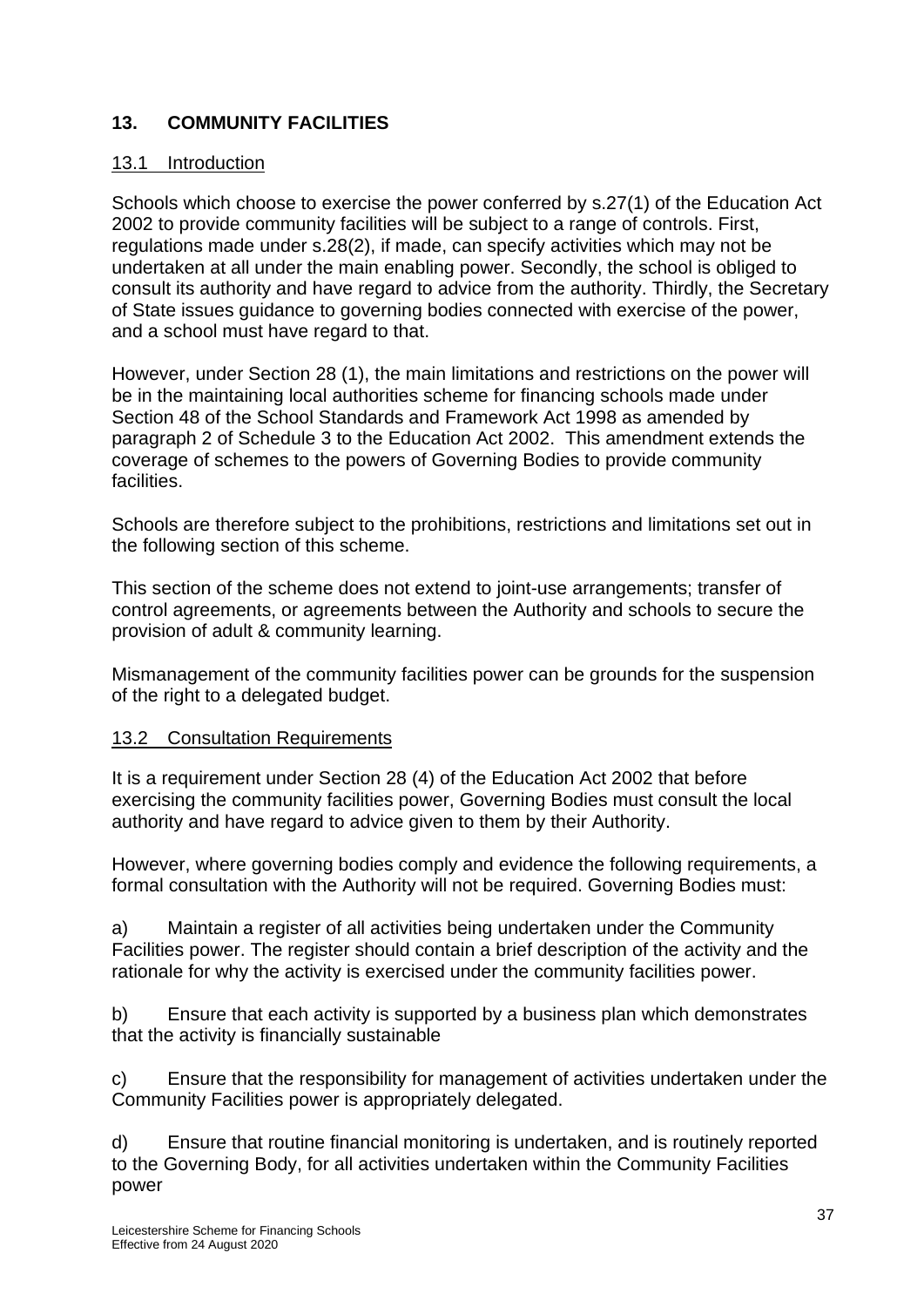e) Ensure that the provision of activities undertaken under the Community Facilities power does not jeopardise the delivery of education to pupils registered at the school.

Where Governing Bodies seek the views of the Authority on plans to utilise the community facilities power, the Authority will provide advice within 6 weeks.

# 13.3 Funding Agreements – authority Powers

The provision of community facilities may be dependent on a funding agreement between the school and a third party. Any such agreement needs to be submitted to the Authority for its comments, a minimum of 8 weeks before the agreement is planned to commence.

The LA may not impose a veto on such third party agreements. However if an agreement has been concluded against the wishes of the Authority, or has been concluded without informing the Authority, and if the agreement in the view of the Authority is seriously prejudicial to the interests of the school or the Authority, that may constitute grounds for suspension of the right to a delegated budget.

# 13.4 Other prohibitions, restrictions and limitations

Where there is good reason for the Authority to believe that a proposed community facilities project carries significant financial risks, the Authority will require the Governing Body concerned to:

either a) carry out the activity concerned through the vehicle of a limited company formed for the purpose

and/or b) obtain indemnity insurance for risks associated with the project.

### 13.5 Supply of Financial Information

Governing Bodies shall ensure all financial transactions associated with the exercise of the community facilities power are fully reflected and reported within the school accounts as required by The Consistent Financial Reporting Framework.

The Authority may require additional information on activities to enable the impact of such activities on the VAT Partial Exemption position of the authority to be identified.

In the event of any cause for concern as to the schools management of the financial consequences of the exercise of the community facilities power, the Authority may give notice to the Governing Body of the requirement for:

a) monthly (or other periods deemed appropriate by the Authority) statements and forecasts

b) a recovery plan for the activity in question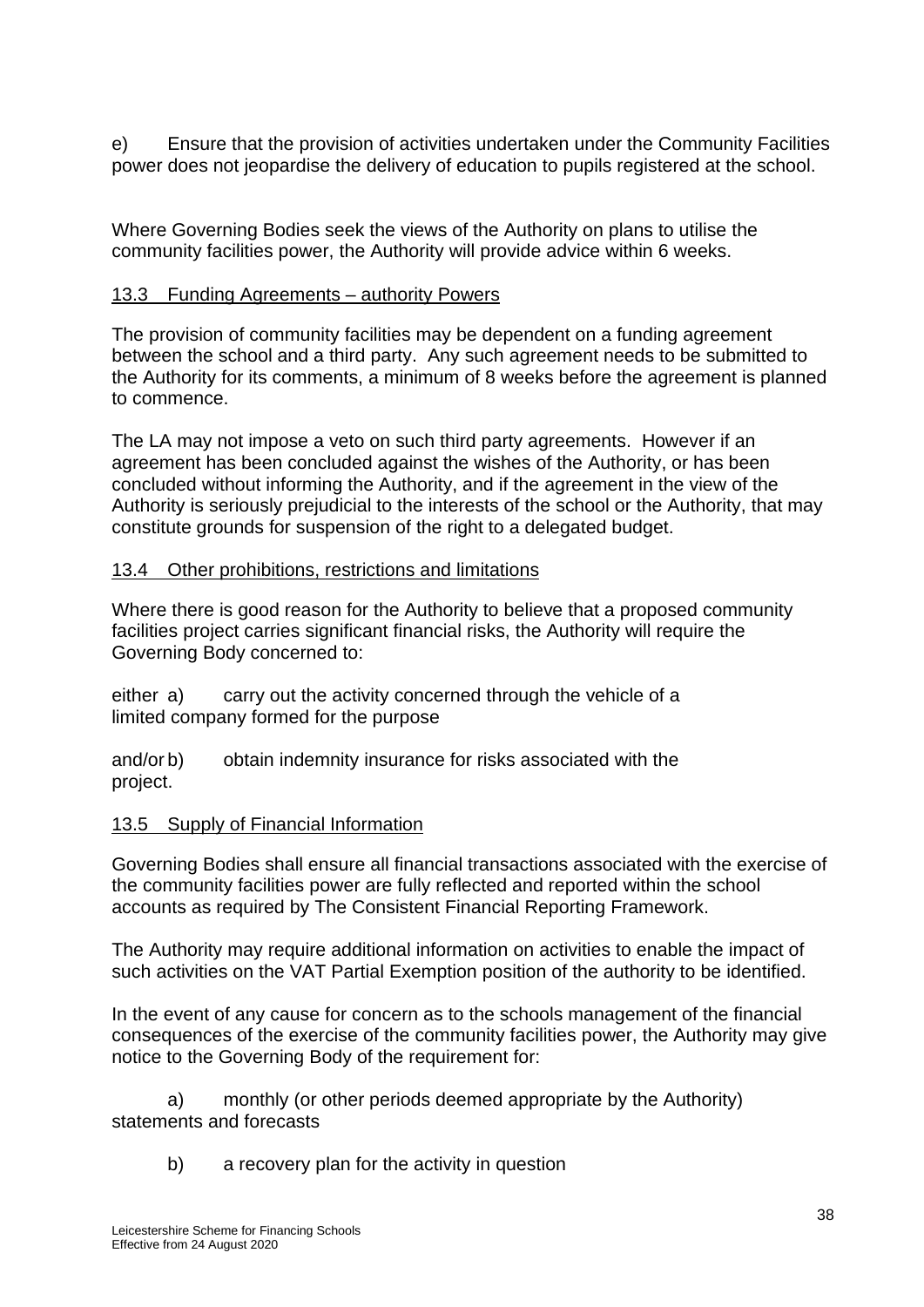### 13.6 Audit

The Governing Body is required to grant access to all records connected with the community facilities provided to facilitate internal and external audit of income and expenditure.

Access for audit purposes must be available irrespective of whether the activity is provided directly by the Governing Body or by a third party operating with or on behalf of the Governing Body.

The audit requirements for this area of work will be as those applied in respect of voluntary and private funds (see paragraph 2.13) where schools maintain a separate bank account for community activities. Where community activities operate through the official bank account, Leicestershire County Council internal audit processes will apply.

If a Governing Body is operating a Limited company, there will be a need to engage its own external auditors.

Any cost arising from either an internal or external audit of community activities are not a legitimate charge to the school budget and must be a charge to community focused activities.

### 13.7 Treatment of income and surpluses

Except where there is an agreement with the Authority or a third party to the contrary, all net income derived from community facilities will be retained by the school in the community facilities budget.

End of year balances will be carried forward as a separate community facilities balance. Deficit balances must be carried forward and cannot be transferred into the School's budget share. Transfer of some or all of any surplus into the school's budget share balance is subject to approval by the Authority.

Should the Authority cease to maintain a school its community fund balances revert to the Authority unless there is some previously alternative arrangement made with a funding provider and agreed by the Authority. If there is a deficit on community facilities the Authority may only recover funds to meet third part liabilities from any accumulated community facilities surplus.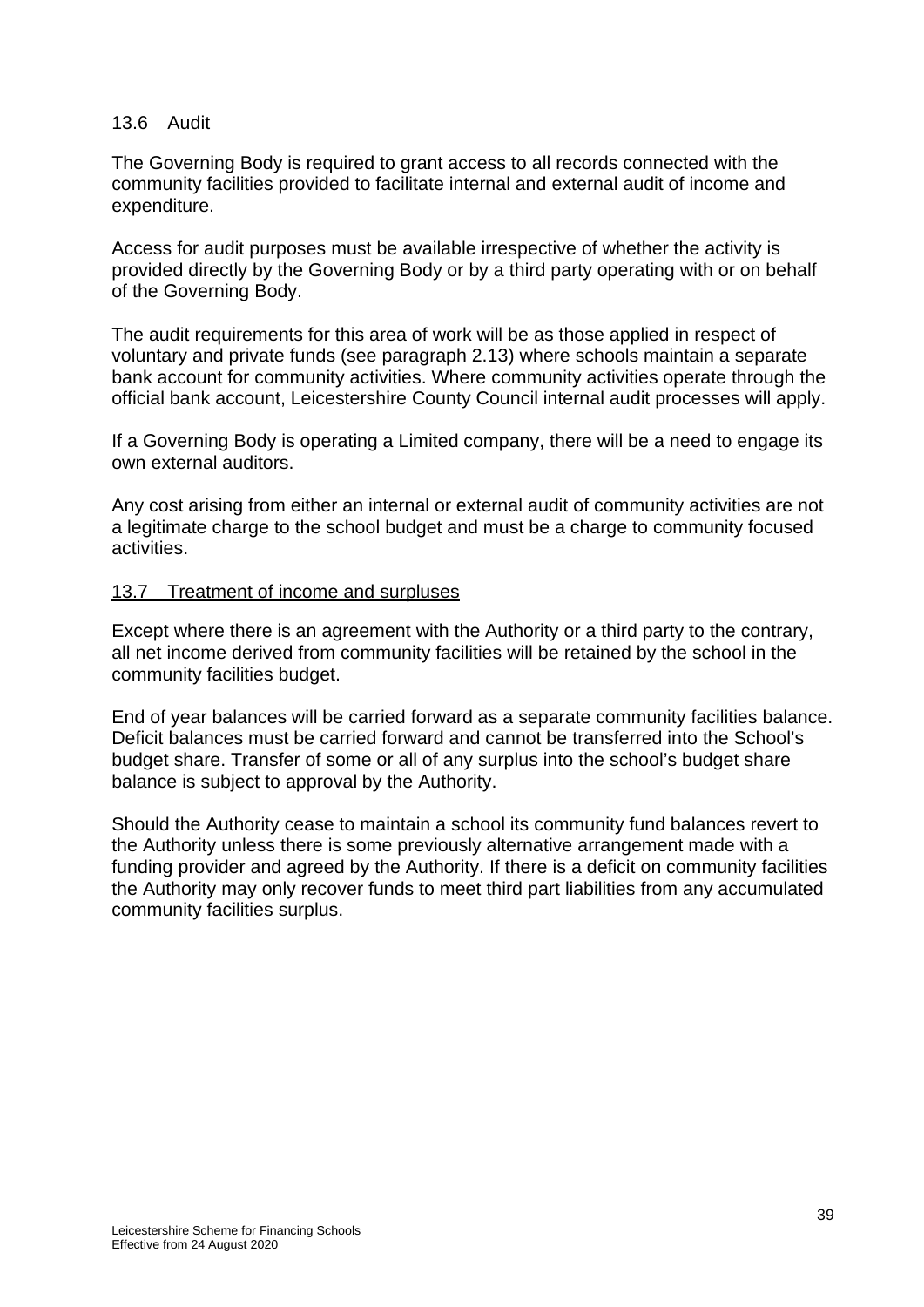### 13.8 Health and Safety Matters

All Health and Safety requirements in relation to the operation of the school will also apply to community facilities provided by the Governing Body, the cost of which will be met by the Governing Body.

The costs of securing Criminal Records Bureau clearance for all adults involved in community activities taking place during the school day must be met from the income derived from the activity. Governing bodies are free to pass on any such costs to a funding partner as part of an agreement with that partner.

### 13.9 Insurance

The Governing Body is responsible for ensuring that adequate arrangements are made for insurance against risks arising from the exercising of the community facilities power.

Governing Bodies are required to seek the advice of the Authority before finalising any insurance arrangements for community facilities.

The LA may undertake its own assessment of the insurance arrangements made by the Governing Body in respect of community facilities. If the Authority judges that the arrangements made by the school are inadequate, the LA may make arrangements itself and require schools to meet the additional cost.

### 13.10 Taxation

In exercising the community facilities power the governing body should seek the advice of the Authority on any issues relating to the possible imposition of Value added Tax on expenditure in connection with community facilities, including the use of the Authority VAT reclaim facility.

If any member of staff employed by the school or Authority in connection with community facilities at the school is paid from funds held in the school's own bank account, the school may be held liable for payment of income tax and national insurance, in line with Inland Revenue rules.

Schools should follow Authority advice in relation to the Construction Industry Scheme where this is relevant to the exercise of the community facilities power.

### 13.11 Banking

Schools may maintain separate bank accounts for school budget share and activities connected with the exercise of the community facilities power.

Bank accounts will be subject to the same restrictions as those applied to school budget share accounts as detailed in paragraph 3.8.

Schools are subject to the same borrowing restrictions for the community facilities power as within the main scheme (paragraph 3.9). Schools may only borrow money with the written permission of the Secretary of State and must notify the Authority in advance of its intentions.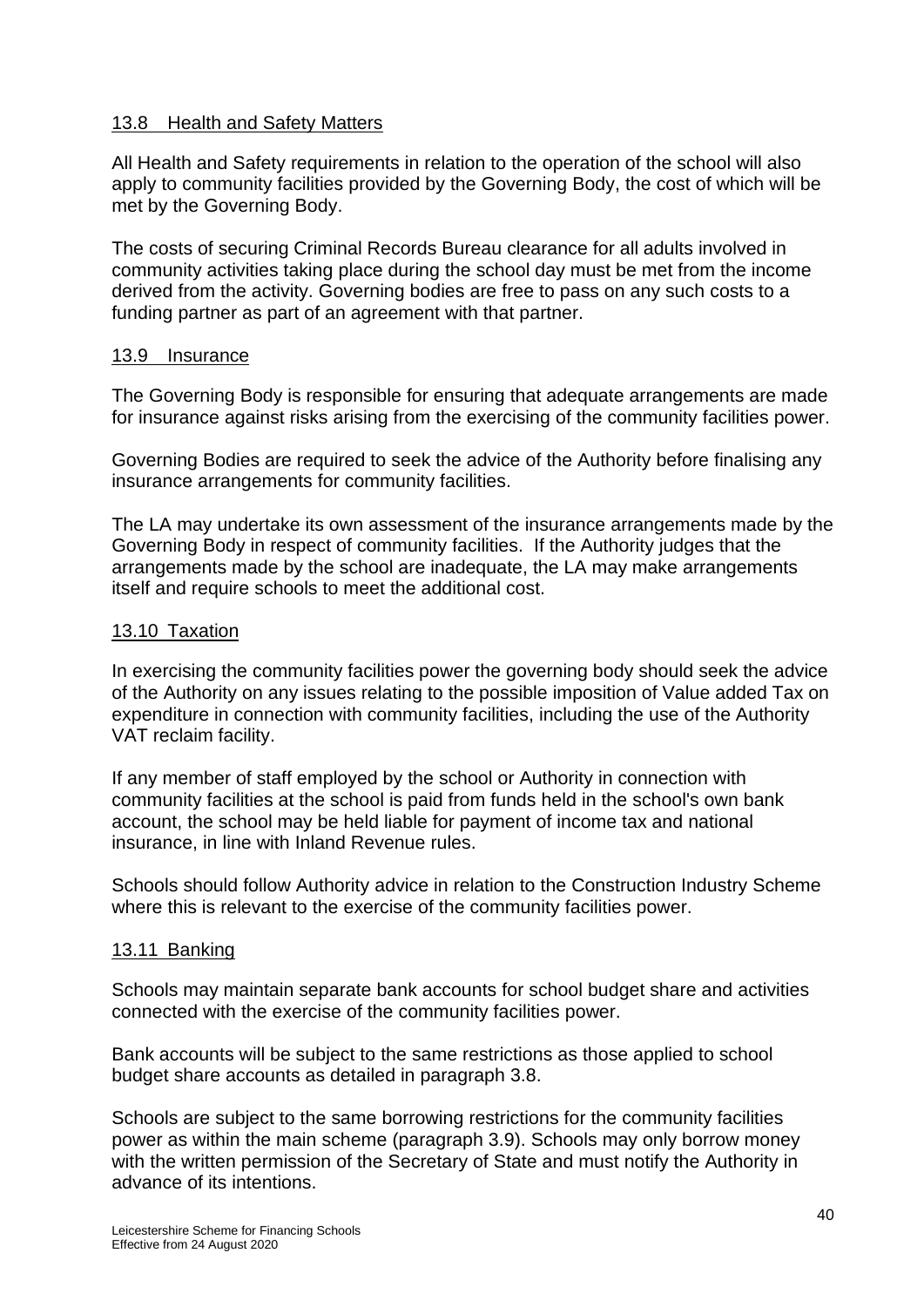# **Annex 1 Responsibility for Redundancy and Early Retirement Coats**

1. The local authority can retain a central budget within the schools budget to fund the costs of new early retirements or redundancies by a deduction from maintained school budgets (excluding nursery schools) only, where the relevant maintained school members of the schools forum agree.

2. This annex sets out what is specified in legislation and examples where it is appropriate to charge an individual school's budget, the central Schools Budget or the local authority's non-schools budget.

3. Under Section 37 of the 2002 Education Act premature retirement costs must be charged to the school's delegated budget whilst redundancy costs must be charged to the local authority's budget. In the former case the local authority has to agree otherwise for costs to be centrally funded while in the latter case, there has to be good reason for it not to be centrally funded, and that cannot include having no redundancy policy.

4. The following examples below indicate the situations in which exceptions to the default position might be taken;

# Charge of dismissal / resignation costs to delegated school budget;

- 4.1 if a school has decided to offer more generous terms than the authority's policy;
- 4.2 if a school is otherwise acting outside the local authority's policy;
- 4.3 where the school is making staffing reductions which the local authority does not believe are necessary to either set a balanced budget or meet the conditions of a licensed deficit;
- 4.4 where staffing reductions arise from a deficit caused by factors within the school's control
- 4.5 where the school has excess surplus balances and no agreed plan to use these
- 4.6 where a school has refused to engage with the local authority's redeployment policy

Charge of premature retirement costs to local authority non-schools budget;

- 4.7 where a school has a long-term reduction in pupil numbers and charging such costs to their budget would impact upon standards
- 4.8 where a school is closing, does not have sufficient balances to meet the cost and where the central Schools Budget does not have capacity to absorb the deficit
- 4.9 where charging such costs to the school's budget would prevent the school from complying with a requirement to recover a licensed deficit within the agreed timescale